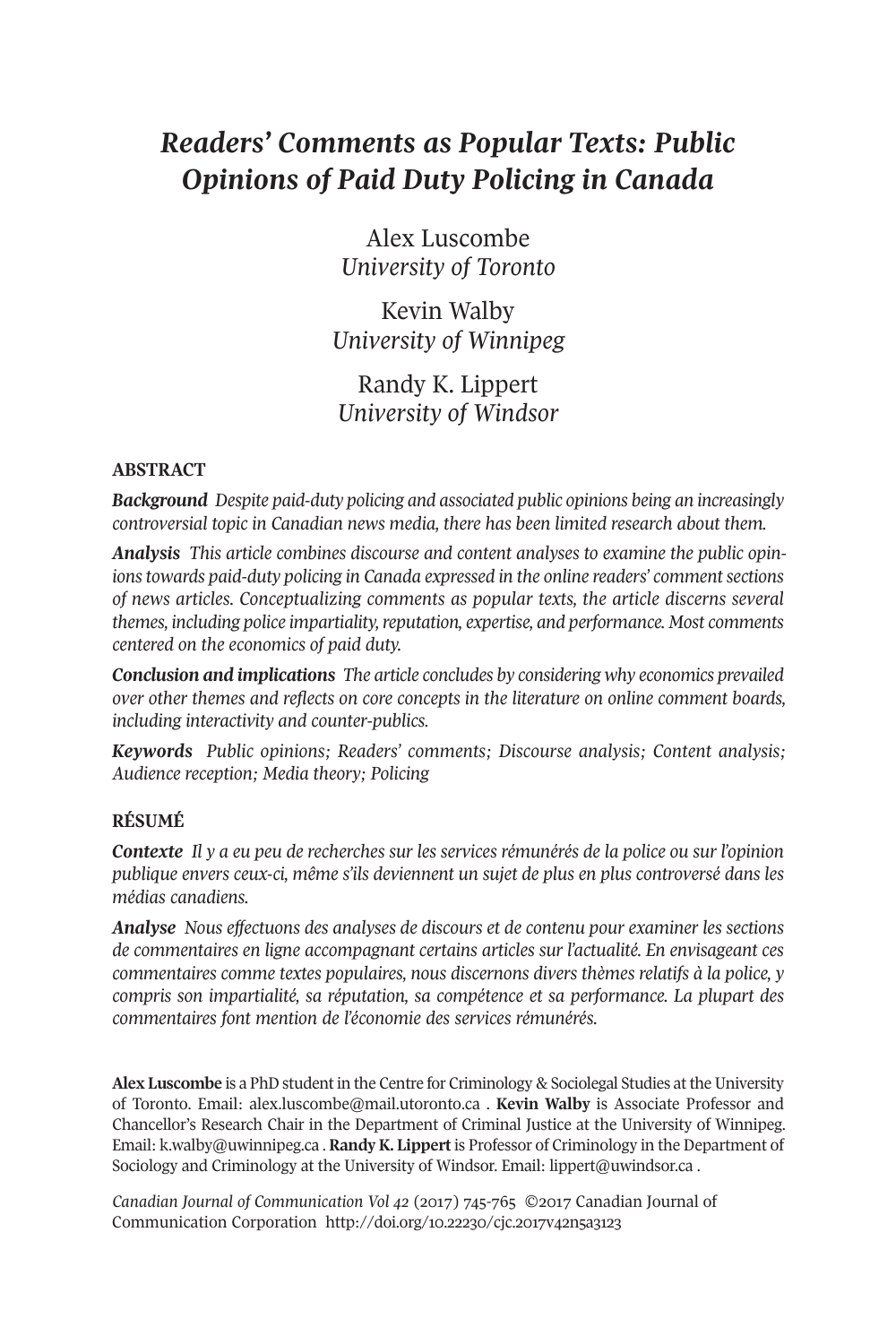*Conclusion etimplications Nousterminons notre article en considérant pourquoi l'économie a prévalu sur d'autres thèmes dans les commentaires en ligne et en nous interrogeant sur des concepts centraux dans la recherche sur ce sujet tels que l'interactivité et les contre-publics.*

*Mots clés Opinions publiques; Commentaires des lecteurs; Analyse du discours; Analyse de contenu; Réception publique; Théorie des médias; Maintien de l'ordre*

#### **Introduction**

In November 2015, the Manitoba branch of the Canadian Broadcasting Corporation (CBC) turned off its online comment section for news stories about First Nations issues (Houpt, 2015). The CBC was not the only media outlet to restrict online comment sections. The Sun newspaper chain shut down comments for all stories across Canada in September, 2015, followed by the *Toronto Star*two months later. In each case, the concern was uncivil statements (Cammaerts, 2009; Loke, 2012; Meltzer, 2015; Rowe, 2015). Public reactions to these changes ranged from claims of censorship to congratulations for ending the bigotry. These cases demonstrate that media outlets and the public pay attention to these fora as sites for debate and discussion. As research regarding online commenting shows (Graham & Wright, 2015; McCluskey & Hmielowski, 2011; Reader, 2012; Santana, 2011; Thurman, 2008), such "populartexts" deserve scholarly attention as proxies for public opinions.

This article examines online comment sections for news stories related to paid duty policing in Canada. In the United States and Canada, paid duty policing entails uniformed public police being paid—upward of \$100/hour/officerin Canada—by private corporations, business owners, and other mostly private users to provide a visible presence at sporting events, malls, night clubs, movie shoots, weddings, festivals, and other sites. Paid duty policing is a neglected area of policing scholarship. In Canada it is variously labelled "special duty," "off duty," or "extra duty," and informally called "moonlighting" to denote police officers' extra night-time employment. Little is known about public opinions regarding this developmentin policing, and no traditional public opinion research has been conducted.

As part of a project on the expansion of and rationales for paid duty policing in Canada, as well as public controversies surroun[din](#page-17-0)g the practice, we systematically collected content from online comment sections<sup>1</sup> for news stories about paid duty policing. Based on discourse and content analyses ofthese data, we extend the notion of "interactivity" (Boczkowski & Mitchelstein, 2012; Weber, 2013) used in previous research on online comment sections, and reflect critically on the concept of "counterpublics" in this context (Dahlberg, 2011; Toepfl & Piwoni, 2015). Engaging with literature on new media, news, and communication, the article argues that there are multiple levels of interactivity that deserve future study, and that the counter-public concept, though applicable in other settings, is sometimes misapplied to online readers' comments. To focus on levels of interactivity without incorporating the baggage of the counter-publics idea, the article draws from John Fiske (1987) to conceive of online comments as "popular texts."

This article has four parts. First, it reviews literature on paid duty policing as well as news forms and media comment sections. Second, it explains our methodological choices. Third, it discusses results from our discourse and content analyses ofreaders'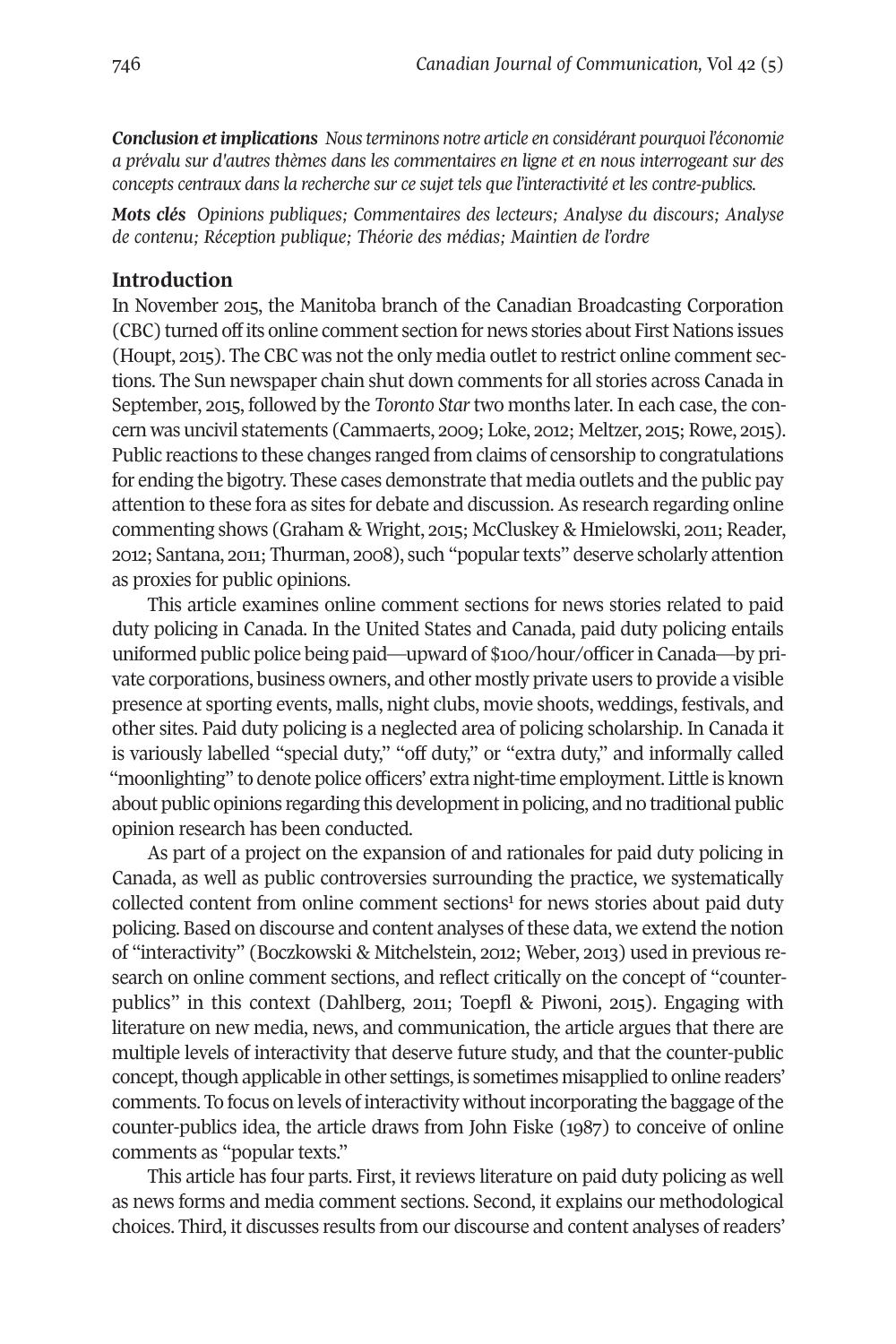comments about paid duty policing. Finally, it contemplates why the economics of paid duty policing in Canada superseded other themes, and reflects on core concepts in this field of study, in particular interactivity, counter-publics, and popular texts.

#### **Previous research on paid duty policy**

Paid duty policing, also called "private employment of public police" (Gans, 2000; Lippert & Walby, 2013; Reiss,1988) or "user pays" policing (Ayling & Shearing, 2008), has become an increasingly prominent area of study in sociology and criminology (Lippert & Walby, 2014; Lippert, Walby, & Taylor, 2016). One of the earliest academic studies on the subject was Albert Reiss (1991), who identified, similar to prevalent paid duty arrangements in Canada, a "department contract" model whereby U.S. police departments arranged employer assignments for officers and oversaw payment to officers by employers. Complementary to research on paid duty, there has been broader research conducted on police moonlighting and public safety and legal issues (e.g., Vaughn & Coomes, 1995), job satisfaction (e.g., Grant, 1977), and officers' perceptions of moonlighting (Jenks, 2009). However, questions about public opinions of paid duty policing remain under-researched.

The first *Hallcrest Report* (Cunningham & Taylor, 1985), a major three-year study commissioned by the National Institute of Justice on the growing private security industry in the U.S., assessed the extent of police moonlighting, stakeholder's concerns, and conflict of interest. One reason that users turn to paid duty policing is to avoid the "tainted trade" stigma associated with private security and its assumed lack of legitimacy (Thumala, Goold, & Loader, 2011). Another is symbolic borrowing, in which users seek to purchase the authority of public police for private purposes (Thumala, Goold, & Loader, 2011). The question of whether users understand paid duty assignments as free market "purchases" or as merely costs of doing business due to legalrequirements (e.g., to hold a for-profit event on public streets) or subtle police coercion (Ayling, 2014; Gans, 2000) are presently under investigation in the literature. An underresearched but equally important set of questions concern public perception. The negative, morally tainting effects on paid duty arrangements on the legitimacy of police on paid duty documented in the literature underscores the need to understand *public* opinions perhaps more than any other perspective.

## **Previous research on online comment sections for news stories**

Literature on news forms (e.g., Barnhurst & Nerone, 2001) highlights the diversity of forms that news can take. Joshua Greenberg (2000) distinguishes between hard and soft news. He conceptualizes hard news as fairer, more balanced, and better researched; soft news is overtly biased. Traditionally, there has been little interaction between hard and soft news. Yet the hard and soft news distinction is eroded or undone by user-driven content in online arenas. Arthur Santana (2011) suggests that online comment sections for news stories differ from traditional newspaper op-eds because commenters are rarely named (although they can be) and do not necessarily need to substantiate their claims. In this article, online comments are treated as a form of *user-generated content and public opinion with the potential to interact with hard news* in the multiple ways elaborated below.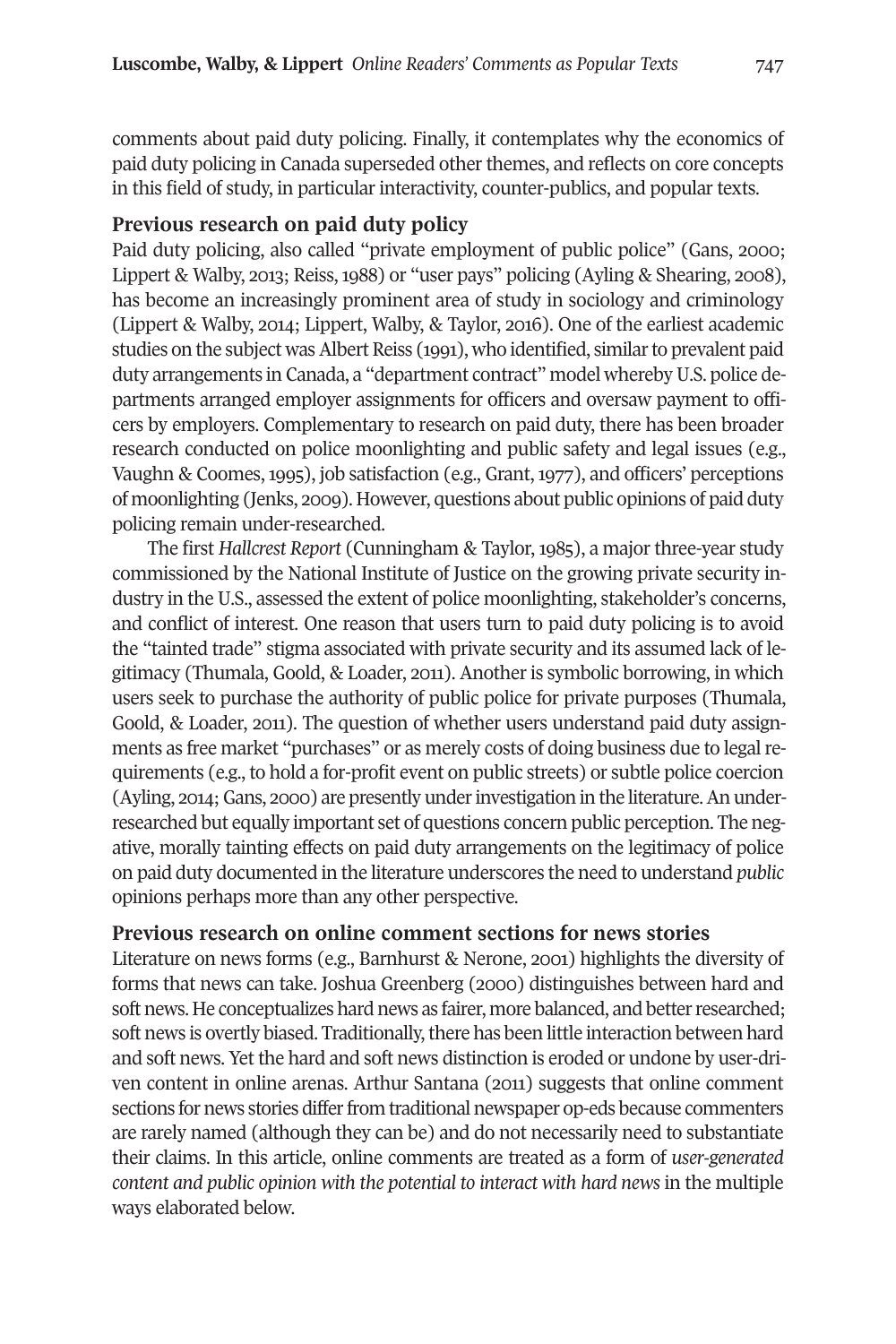Interactivity is a key focus in literature on new media, news, and communication. Tanjev Schultz (2000) has commented on the lack of interactivity in traditional mass media, including major daily newspapers. Schultz (2000) pointed to online comment boards as a new developmentin media communication that would increase the interactivity of mass media and add popular voices to debates. During the 2000s online comment sections for news stories were established with greater frequency. As Carlo Ruiz,DavidDomingo,Josep Micó,JavierDiaz-Noci,Koldo Meso, and Pere Masip (2011) suggest, online discussion can connect people across boundaries and bolster public awareness of social issues. The framing of news articles shapes the direction of the comments too, although how this unfolds varies. Readerships differ from one jurisdiction and media outlet to the next, and moderators may be more or less effective in steering the discussion (Canter, 2013).

Alongside research on interactivity there is a parallel literature on the potential of the internet to increase public discourse and democratic engagement. Much of this literature draws on Jürgen Habermas's theory of ideal speech and free and open communication as the cornerstone of democracy (Lee, 1992; Slavtcheva-Petkova, 2016). Such a conceptualization of ideal speech promotes the notion of universal access (Habermas, 1991) and critiques the idea of the bourgeois public sphere. Reasoned debate without regard for rank or status are other tenets of Habermas's conceptualization of ideal speech. From this perspective, the internet creates unprecedented opportunity for citizens to participate in the fourth estate. More critically, Florian Toepfl and Eunike Piwoni (2015) suggest comment sections of news websites may act as counter-publics that challenge hegemonic representations of news (also seeDahlberg, 2011). Research on the potential of the internet to increase public discourse and democratic engagement has been critiqued by those who point to the digital divide, which prevents universal access, and by those who argue media remain mostly corporate controlled (Katz & Rice, 2002; Margolis & Resnick, 2000) and thus a platform for elite and populistideologies rather than reasoned debate.

As Manos Tsagkias, Wouter Weerkamp, and Maarten de Rijke (2010) observe, online comment sections for news stories resemble personal blogs more than traditional opinion pieces in newspapers. The goal is to express an opinion, not fret over whether it can be substantiated. Bill Reader (2012) echoes this theme in his reflection on the anonymous character of most news comments. He suggests anonymity allows commenters to disregard negative feedback they would be unable to ignore if their name was attached to the comment. Anonymous online comment sections for news stories can become more a venue for volatile outbursts about social issues than fora for informed and reasoned debate. It may be for this reason that Lindsay Conlin and Chris Roberts (2016) found the presence of online reader comments reduces the perceived credibility of news sites.

The focus in this article is how online comment sections impact news production and vice versa—the issue of interactivity. Carolyn Nielsen (2014) found journalists in the U.S. tend to ignore reader input and disagree with the anonymous dimension of online fora. Santana (2011) found reporters with large U.S. dailies were more apt to ignore online comments than smaller, local news outlets. Still, some reporters follow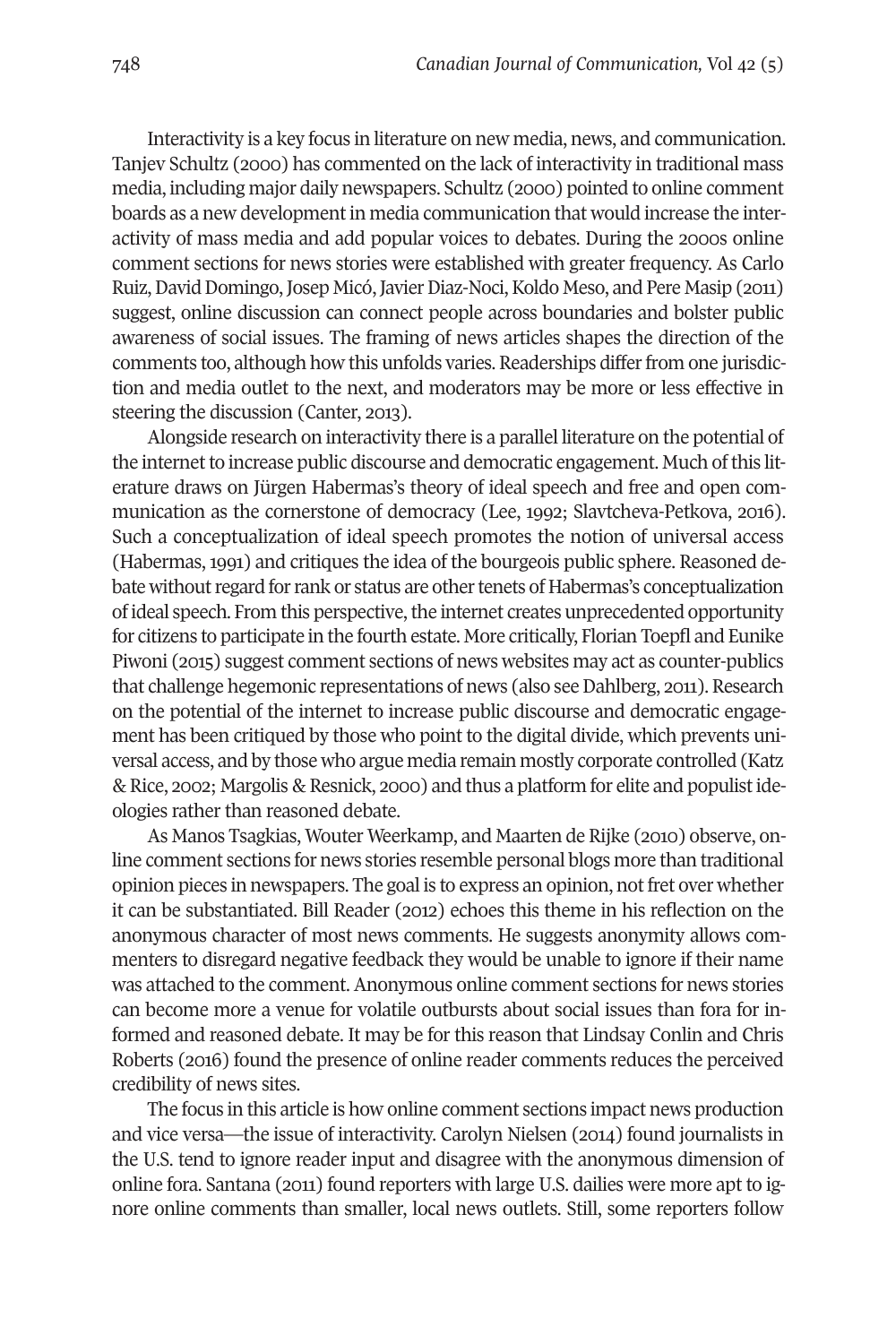online comments in search of new leads. Others attend to online comments to check iftheir angle and research resonated with members ofthe public. In this way, Santana (2011) claims that online comments can lead to citizens influencing mass communicators and shaping news production (also see Meltzer, 2015). Yet other forms of interactivity, such as the initial story's framing and its capacity to shape online debates should not be overlooked.As Pablo Boczkowski and Eugenia Mitchelstein (2011) note, interactivity is a contested term. Below the article focuses on article-comment and comment-comment forms of interactivity in readers' comment boards.

Rather than categorize online comment sections as soft news, a means of creating a public sphere, or simply an internet-based forum for bigotry, we draw from Fiske (1987) to conceptualize online comments [as](#page-18-0) texts characteristic of popular culture. Therefore, we are analyzing public *opinions*. <sup>2</sup> According to Fiske (1987), popular texts have various traits. First, popular texts are "producerly" (p. 103) in requiring action to constitute them. Second, these texts may not follow rules or customs around text production and have a capacity to expose limits or disrupt preferred or politically correct meanings. Third, popular texts do not necessarily use proper or accepted language conventions. Fourth, populartexts allow people to engage in thrills and excess unavailable in everyday life. Fifth, these texts may distinguish the self and the other by creating boundaries between the self and an imagined folk devil. Sixth, following from the last trait, they may be used to promote what Fiske calls popular discrimination. Seventh, Fiske (1987) identifies a poverty of meaning in the individual popular text. Popular texts need other similar texts to have an enduring meaning. Otherwise, these texts may be forgotten or overseen. Finally, this ephemerality is part of their character since audiences and text producers alike switch topics "as their attention wanders" (p. 53).

The concept of popular texts is preferable to the alternative counter-publics concept (Toepfl & Piwoni, 2015) because the latter presumes comment fora are critical and contrary to the original framing in the news story. Yet as is shown below, comments may simply mimic the framing contained in the original story, rendering them no less producerly, but not necessarily counter-hegemonic. We examine the online comment sections of news stories as popular texts deserving analysis in their own right (not only compared to hard news) to assess how they are produced, how the framing of the initial story impacts their content, how they interact with one another, as well as the meanings they communicate.

#### **Data and method**

We analyzed online newspaper comments from eight articles in six different Canadian news sources: the CBC, *Toronto Sun*, *Toronto Star*, *Vancouver Sun*, *Sudbury Star*, and *Ottawa Sun*. Articles were identified using the Canadian Newsstream database. Our initial sample consisted of five articles from the firstthree news sources (CBC*, Toronto* Sun, *Toronto Star*), which focused on *Toronto*, the most controversial site for paid duty policing in Canada, and which were purposively selected forthe proportionately high number of readers' comments they received. Articles from the latter three sources (*Vancouver Sun, Sudbury Star, Ottawa Sun*) were added in a second phase of sampling and selected based on two criteria: reader comment frequency and substantive focus on a police department other than the Toronto Police Service. Based on these criteria,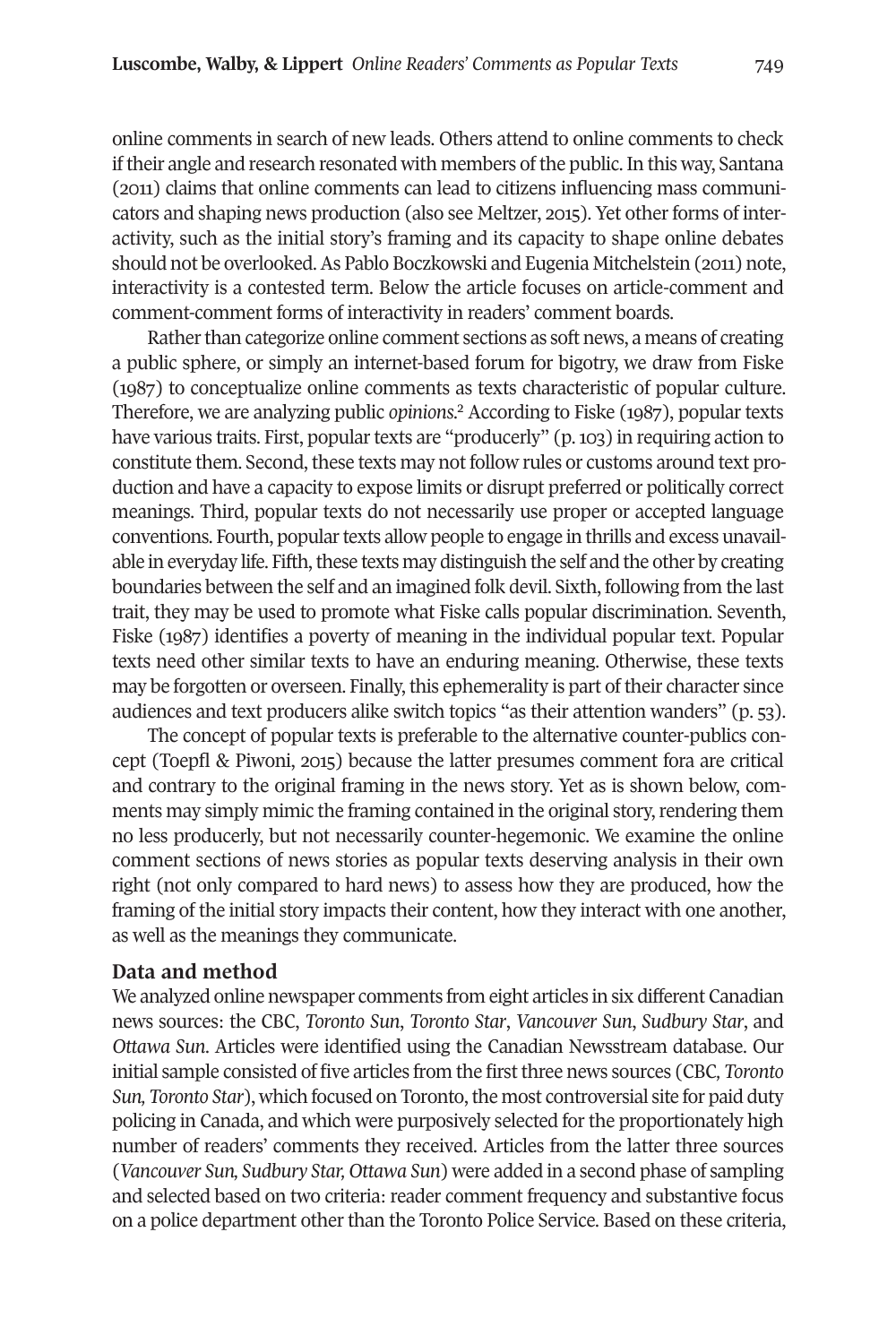we selected three articles: one on the Vancouver Police Department, one on the Greater Sudbury Police Service, and one on the Ottawa Police Service. These three articles were added to broaden the sample and assess if the framing of the news articles and content of readers' comments around police in other cities notably varied from those about Toronto. Feeling that we had hit a point of "saturation" in the emergent themes in readers' comments, we opted not to add any additional articles.

We used a purposive rather than random sampling strategy as it was the most effective way to identify articles with high readers' comment frequencies. At present, databases such as Canadian Newsstream do not archive readers' comments. To get around this, we used the database to identify news articles on paid duty policing, and then tracked down the original online version to tally and access the comments when available. Readers' comments and replies to readers' comments were manually extracted from the news websites and saved onto our computers for analysis.

We analyzed 1,946 unique comments. To address the problems of "intercoder reliability" (Lombard, Snyder-Dutch, & Campanella Bracken, 2002), and given our relatively small sample size, the same coder analyzed all data. Our analysis had three aims. First, we sought to represent the range of recurring public opinions expressed on paid duty public policing. We accomplished this by incorporating all central and recurring themes into our analysis and maintaining an analytical attitude open to surprise (Altheide & Schneider, 2013; Timmermans & Tavory, 2012). Besides content, we analyzed each comment's logic and broader underlying framing of paid duty policing. Second, we sought to account for not only the range of recurring public opinions expressed, but also their frequency. We did this by using Provalis's QDA Miner Lite, a computer program that assists coding datasets according to prefigured keywords and phrases we generated via our discourse analysis.Individual comments could have multiple codes. Other comments were not coded because they were either contextual statements of agreement/disagreement or centred on an unrelated topic. We coded 1,332 of 1,946 (68%) comments in total. We also analyzed the newspaper articles to discern if any themes in readers' comments were present. Such an approach allowed thinking about interactions between the content and framing of the news article and of readers' comments that tended to mimic rather than disrupt hegemonic news representation.

As with in-person conversations and debates, online readers' comments are full of digressions,tangents, and lengthy side conversations about unrelated subjects. The more readers that commented, the more an array of themes became available for other readers' engagement. Therefore, readers' comments were not only bound by the framing of the original newspaper article but also operated as an expanding, semi-autonomous space in which new readers' comments could interact with older content in what we call pathways. Readers' comments covered everything from police body cameras to affirmative action policies, from police attendance in court to speeding tickets, and from racialization to the estimated education level of another commenter.

A limit of our study is that we do not analyze news articles about paid duty from every newspaper or police jurisdiction in Canada. Thus, we cannot claim our findings are nationally representative. Yet, our selection of Toronto as the major case was not merely for convenience. Of cities inCanada, paid duty policing in Toronto has generated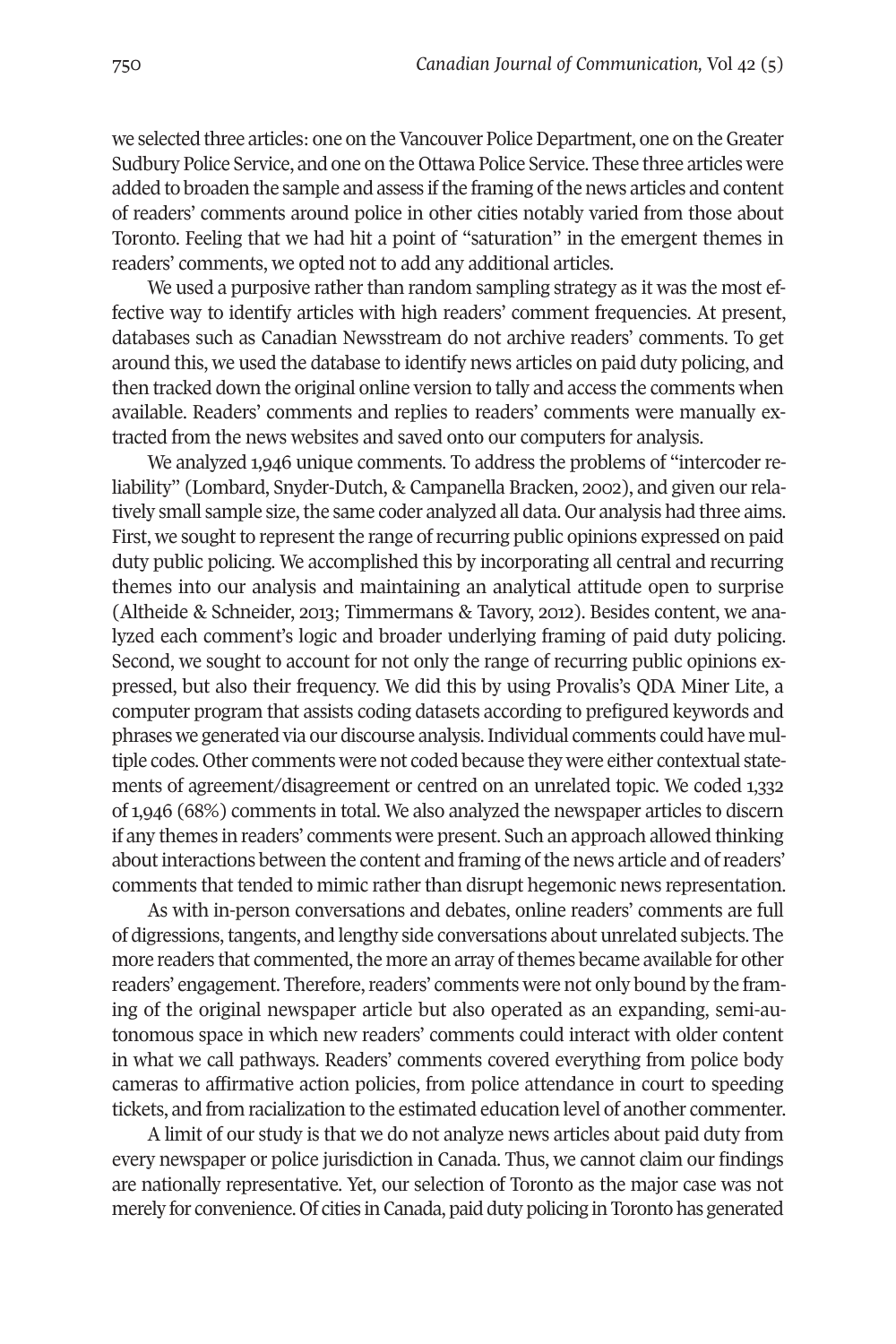the greatest breadth of news coverage and public controversy. This is partially due to the relatively high hourly rate of paid duty officers in this city and a municipal bylaw requiring sworn, paid duty police officers for simple traffic control functions. Compared to Toronto, paid duty policing in other cities tends to receive less frequent media coverage and in our observations generates less commentary from readers. While we identified media coverage of paid duty in other cities, such as Calgary and Winnipeg, these were generally one-off articles with little-to-no reader comments.Given the widespread and high-profile media coverage surrounding paid duty policing in Toronto, and the circulation of news coverage pertaining to the Toronto case, often in nationally consumed news sources such as the CBC, it is probable that this coverage and the public opinions represented in readers' comments could shape readers' sentiments about paid duty in other cities. In other words, Toronto paid duty is more than an isolated case; it is relevant to understanding the dominant framing of paid duty issues elsewhere too.

# **Public opinions of paid duty public policing**

We discerned 11 recurring themes concerning paid duty policing in Canada: economics, policy alternatives, training and expertise, corruption, free market versus state monopoly, unionism, reputation, job performance, institutionalism, fairness and impartiality, and increased presence. Themes related to the economics of paid duty policing were most prevalent. This is especially true for news articles about the economics of paid duty policing. When other themes were raised in readers' comments, we found that they were also likely to be raised in the news articles (see Table 1). We use the notion of interactivity to conceptualize this relationship between the framing and content of the news article and that of readers' comments.

|                                             | <b>CBC</b> |           | T. Star   |                 | S. Star   |                | 0. Sun    |                | T. Sun    |                | V. Sun    |                | <b>Total</b> |
|---------------------------------------------|------------|-----------|-----------|-----------------|-----------|----------------|-----------|----------------|-----------|----------------|-----------|----------------|--------------|
|                                             | <b>NA</b>  | <b>RC</b> | <b>NA</b> | <b>RC</b>       | <b>NA</b> | <b>RC</b>      | <b>NA</b> | <b>RC</b>      | <b>NA</b> | <b>RC</b>      | <b>NA</b> | <b>RC</b>      | <b>RC</b>    |
| Economics                                   | X          | 288       | X         | 154             | X         | 18             | X         | 39             | X         | 311            |           | 3              | 814          |
| Policy alternatives                         | X          | 75        | X         | 44              | X         |                | X         | 10             |           | 23             |           |                | 152          |
| Training & expertise                        | X          | 88        | X         | 37              |           | $\overline{2}$ | X         | 13             |           | 20             |           |                | 160          |
| Unionism                                    | X          | 11        | X         | 36              |           |                |           |                | X         | 33             |           |                | 80           |
| Free market versus<br><b>State Monopoly</b> | X          | 30        | X         | 20              | X         |                | X         | $\overline{2}$ |           | 37             |           |                | 79           |
| Reputation                                  | X          | 35        | X         | 25              |           |                |           | 3              |           | 10             | X         | 1              | 74           |
| Corruption                                  |            | 75        |           | 10              |           | 1              |           |                |           | 34             | X         |                | 55           |
| Job performance                             |            | 12        |           | 9               |           |                |           |                |           | 34             |           |                | 55           |
| News representation                         |            | 10        |           | 10 <sup>°</sup> |           |                |           |                |           | $\overline{7}$ |           | 20             | 47           |
| Race                                        |            |           |           |                 |           | 1              |           |                |           | 21             |           | 16             | 38           |
| Institutionalism                            |            | 23        |           | 8               |           |                |           |                |           | $\overline{1}$ |           |                | 38           |
| Fairness & impartiality                     | X          | 26        |           | 6               |           |                |           |                |           | 3              |           | $\mathfrak{p}$ | 37           |
| Increased presence                          |            | 18        |           | 5               |           | 1              |           |                |           | 1              |           |                | 25           |

**Table 1: paid duty themes in readers' comments and news articles**

*Notes:* NA = News article; RC = Readers' comments; X = Theme's presence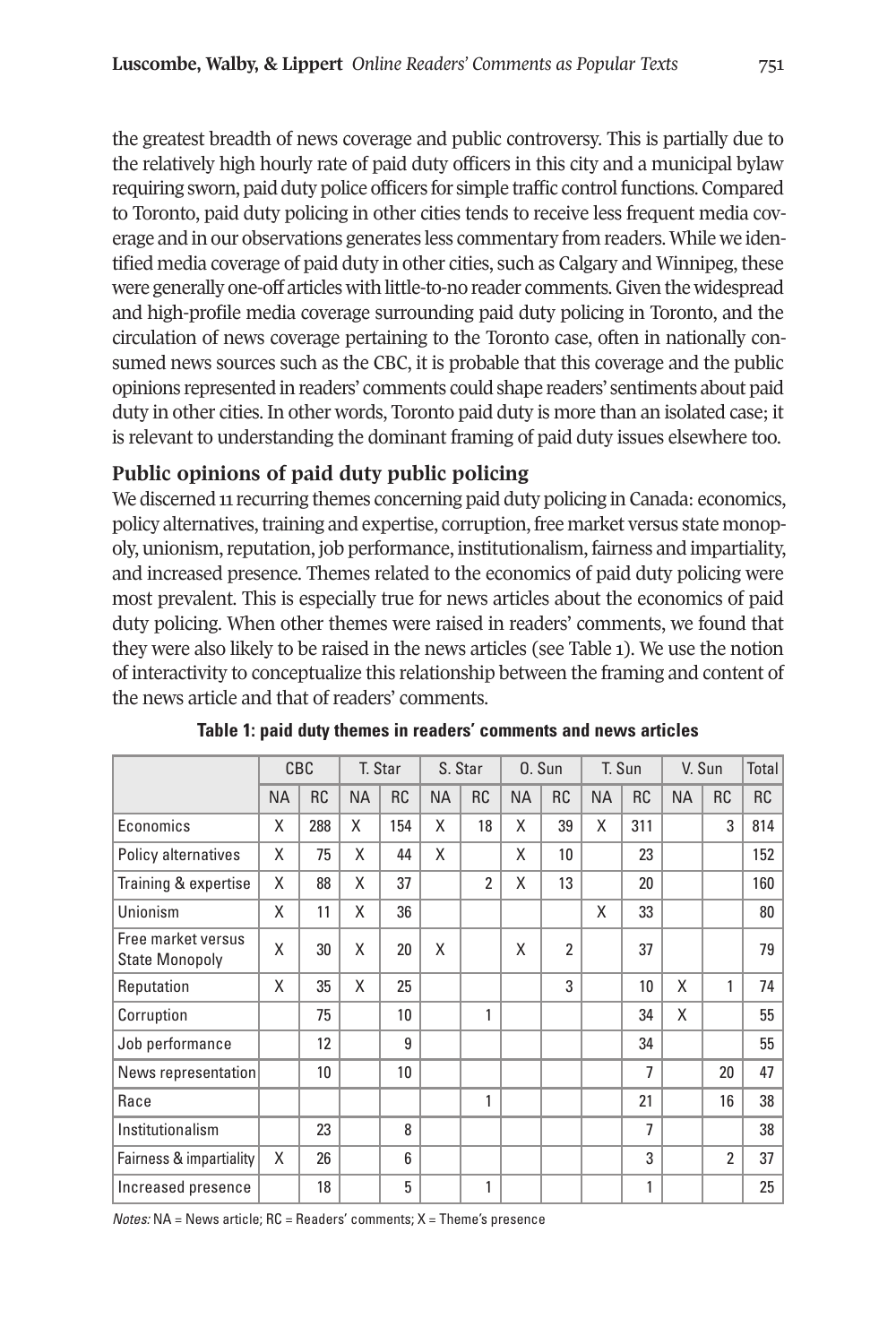We coded for other themes relevant to literature on readers' comments. Comments removed by moderators, discussion of moderation by readers, mentions ofrace and gender, and instances ofjournalist/moderatorinteraction with commenters were also coded. The research team found that interactivity between journalists and moderators in readers' comments boards was rare  $(n = 2)$ . However, we were only able to code comments removed by moderators in certain newspapers  $(n = 98)$ . Online news outlets, such as the CBC, screen comments while they are posted, making censorship invisible except to the commenter. As a proxy, the research team tried coding comments referring to moderation on the assumption that readers who had their comments removed might voice frustration with moderators or otherwise mention it (*n* = 18). Comments about race and gender were also coded. Given the propensity of readers' comments boards to be fraught with racism and sexism (Reader, 2012), we wanted to know the extent to which race and gender surfaced in comments on paid duty (*n* = 38). In the *Toronto Sun* article, discussions of race appeared in comment pathways on affirmative action and policing in Ferguson, Missouri, while mentions of race in the *Vancouver Sun* article were directed at the alleged racism of the columnist. The issue of gender rarely surfaced in readers' comments ( $n = 10$ ). The only journalist to interact with readers was the*Vancouver Sun* columnistKim Bolan (2008). Frustrated with allegations ofracism, Bolan responded to one readerin the comments board itself and published a formal response article to the readers' comments in the *Vancouver Sun*. Only one instance of a moderator interacting with a readers' comment was found.

We discuss our findings on opinions of paid duty policing in Canada, moving from most to least frequent. Rather than discuss only the most frequently recurring themes (e.g., top three), we elaborate all 11 to retain the range and complexity of public opinions represented in readers' comments. This has been done to contribute to literature on paid duty policing. Although themes such as institutionalism, fairness and impartiality, and increased presence were less frequent than others in readers' comment boards that the research team analyzed, they are central in the growing academic literature on paid duty. By retaining these themes in the discussion, our analysis is not only a contribution to communication and content analysis literature but to future literature on paid duty that addresses how these different themes emerge, if at all, in readers' comments fora.

#### *Economics*

In discussing the economics of paid duty policing, readers mostly debated officer pay rates and *who* was paying them: the taxpayer, the user, or both. While other themes emerged, it was the discussion of the public/private financing of paid duty and its bearing on the individual taxpayer that dominated the framing and substance of comments, a point that is revisited in the conclusion.

The theme of police pay appeared in the comments, first via discussions of how much pay police officers deserved for regular and paid duty. Listing average salaries of police officers along with rates for paid duty was commonplace in articles and readers' comments. Pay was considered unreasonably high. The main reason posited in defense of these high rates was the idea of "danger pay," which was a major topic of debate. As one reader wrote: "Guys, guys! Policing in Canada is very dangerous work!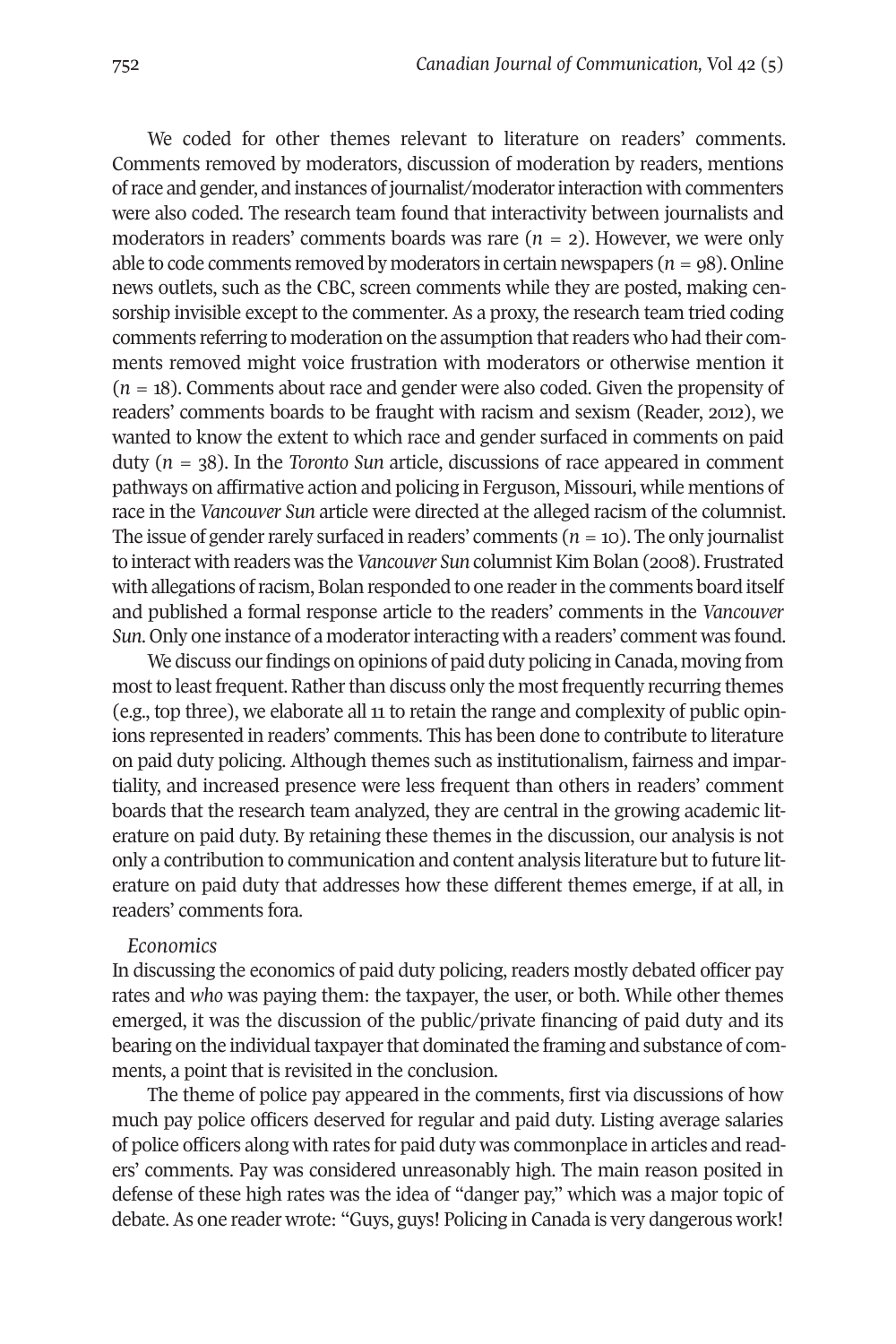… We therefore have neither any right nor sense whatsoever to challenge or criticize anything they do" (Casey & Loriggio, 2015). But most readers' comments rejected arguments about danger pay. Readers rejected the danger pay argument by contending that public policing is less dangerous than other kinds of work, such as construction. Part of the issue, as one reader remarked, is that police officers' fatalities receive more national media attention than other work-related deaths: "Statistically, policing in Canada is very safe. Construction work is far more dangerous. But when a construction work[er] dies on the job it might make the local news only. If a police officer dies it will be in national news for days" (Casey & Loriggio, 2015). Moreover, in a rare counterhegemonic comment, one readerinvoked gender, suggesting police officers (an occupation still dominated by men) are paid highly not because of danger pay but because of their masculinized representation as heroes:

When society—particularly men—get over their hero worship of the "policeman" and the "fireman" then maybe their pay will be more line with both reality and with the rest of society. It's interesting that paramedics don't get the same level of hero worship, nor the same level of pay. (Peat, 2015)

Nevertheless, such counter-hegemonic comments were infrequent.

Many readers thought police officers earned too much for regular and paid duty because of the low minimum education requirements for the job. Readers tended to be bitter and sarcastic in their comment on this issue. As one reader put it, "And forget getting an education and going in debt doing so, just be a cop in Toronto!" (Peat, 2015). Comments about police officer pay and required education frequently referenced the "Sunshine List" (an Ontario term used to denote the mandatory publication of public sector workers making \$100,000 plus annually), which was also discussed in many news articles to delegitimize officer pay rates. Here the underlying assumption was that no officer, especially not of low rank, should make this list: "So more than half are now on the sunshine list. No post-secondary schooling required. Where can I sign up?" (Peat, 2015). References to the Sunshine Listin readers' comments were also contested by other readers who sought to defend paid duty policing and officer pay by undermining the list's validity: "The Sunshine list is antiquated device that hasn't been tweaked since 1996.If adjusted forinflation the number of people on it would not have increased much since it started" (Powell, 2014). The same criticism was raised in a quotation from the Toronto Police Association head in a *Toronto Star* article (Peat, 2015).

Another way discussions of police pay surfaced in readers' comments was through discussion of costs to the taxpayer, an issue also raised in many of the news articles. A considerable number of taxpayer-focused comments were based on misunderstandings of paid duty, causing many readers to respond by asking if the commentator had read the adjoining article. The common misunderstanding was that paid duty policing was being paid entirely by the government and therefore with tax dollars. As one reader commented on the CBC article: "Police inside a hockey arena is a very poor use of tax payers' money" (Casey & Loriggio, 2015). Such comments were quickly corrected by other readers: "This has been said time and time again the police service is not footing the bill for the paid duties. [I]t is the company that pays for it" (Willing, 2014).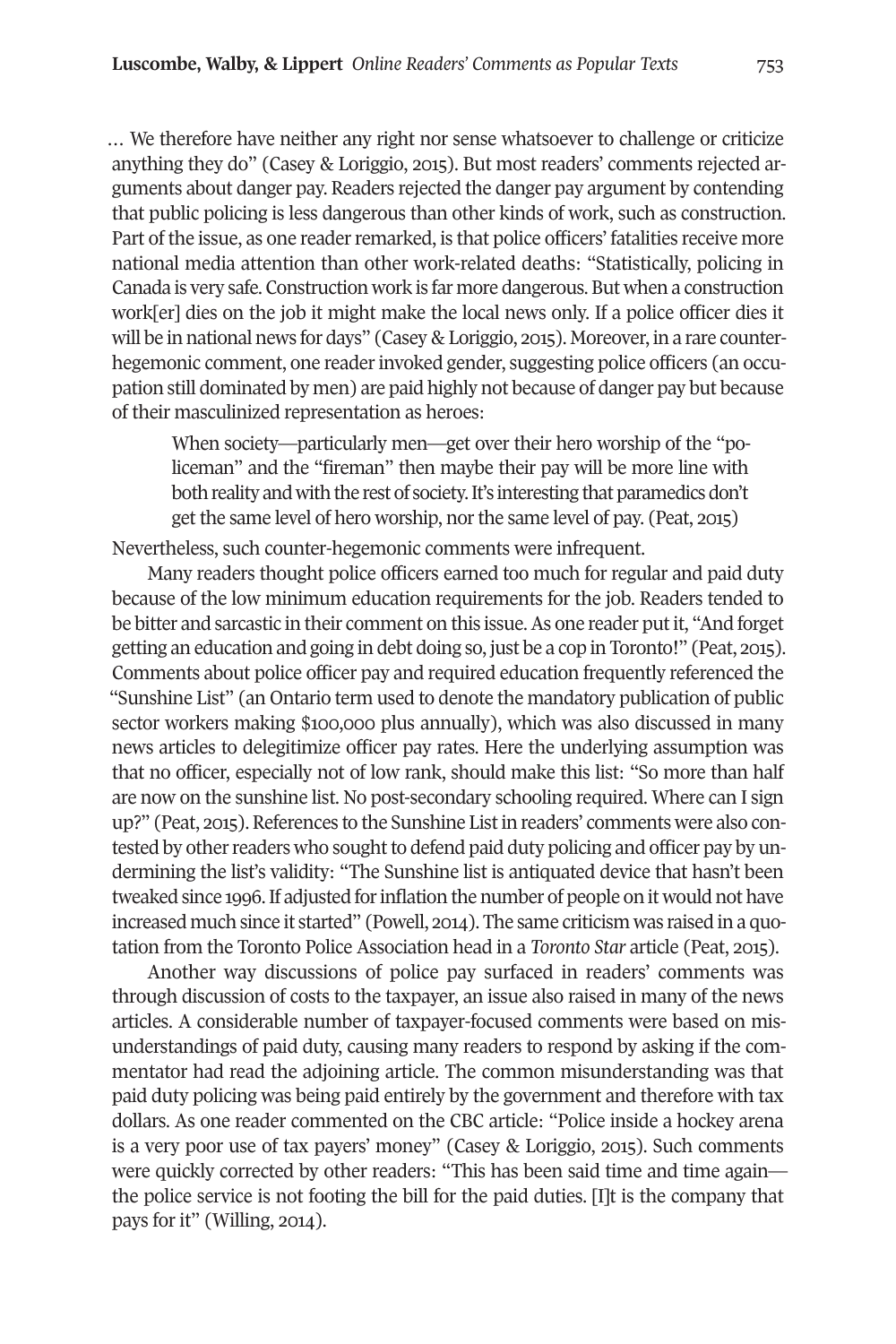There were also more sophisticated expressions of the taxpayer critique. Many readers noted regarding traffic duty that construction companies simply increase their fees based on paid duty costs, which in the event of working for the city, puts the expense back on the taxpayer:

McCormack says that paid duty is at "no direct cost" to taxpayers … So I guess the construction companies doing work on city roads, don't pass on this cost to the taxpayers? They just pay, out of the goodness of their heart? (Powell, 2014)

Who do you think pays for the construction company doing the road work? The city. The construction company just adds the police fees into their work, so yes, there is a cost to the city. (Bell, 2014)

If you think the private sector doesn't pass these higher police charges for security to the city in their bids, you must be new. (Peat, 2015)

This same point was raised in *Toronto Star* (Brazao, 2014) and *Ottawa Sun* (Willing, 2014) articles.

Readers voiced similar criticisms about taxpayer-funded resources for paid duty work. Readers argued that even when users paid the paid duty policing rates, police officers were still using publicly funded police resources and benefitting from publicly funded training and healthcare:

So who paid for their training, their uniform, their equipment and the vehicle if they are using one? Oh, silly me, it was the taxpayer. (Powell, 2014)

Who is paying for their "off duty" cruisers, motorcycles ...? (Brazao, 2015)

They use their public position to get the private one. We paid for their training as tax payers where is our cut if I invest I expect a [return on investment]. (Peat, 2015)

# *Policy alternatives*

Commenters would occasionally offer solutions to paid duty problems. One popular recommendation, echoing the taxpayer critique above, was to allow police officers to do paid duty without public resources:

They can do what they want on their personal time but leave the uniform, gun or whatever else the taxpayer pays for at home. (Brazao, 2015)

[F]ine they provide their services, but no way should they be allowed to do so in uniform supplied by tax payers. (Casey & Loriggio, 2015)

Some readers pointed to other countries, provinces, and cities that could be used as models to reform Toronto's paid duty arrangements:

Ontario needs to look at the Alberta mode. They use community peace officers (equivalent to Ontario special constables) for traffic enforcement and other enforcement duties. (Willing, 2014)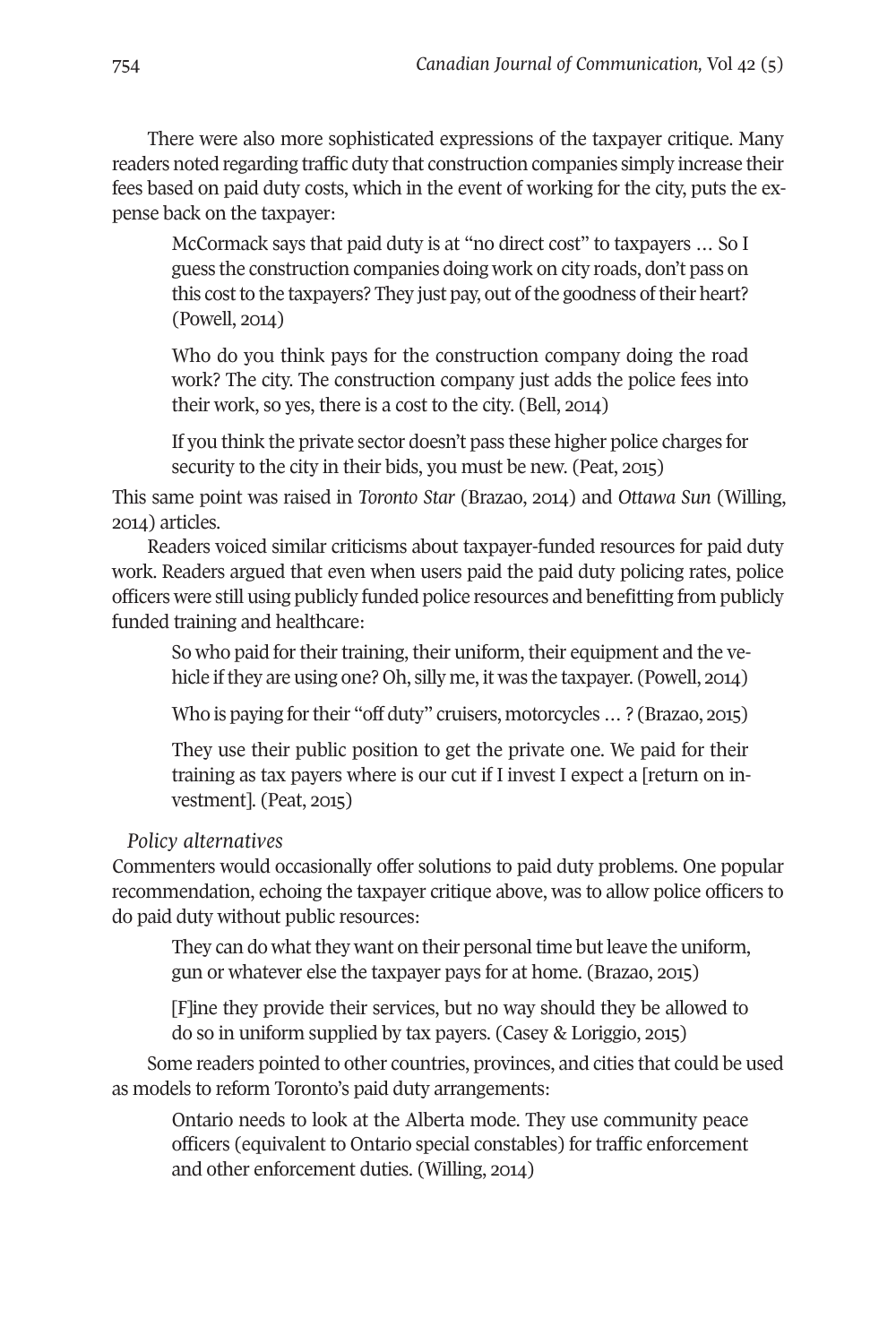So if it is so essential to have cops be flagmen at construction sites, how come hundreds of other jurisdictions including Vancouver seem to do just fine by hiring someone to do the job who isn't wearing a gun? (Powell, 2015)

There are plenty of models to use in other major cities in Canada and US where paid duty are not required. It's not like we'd be reinventing the wheel. It's being done today at much cheaper rates to the cities. (Peat, 2015)

Another popular solution was to move toward a more plural model of policing that uses different types of officers from the public and private sectors:

Create special constables. Pay them \$25.00 to do this work and cut back [p]olice paid duty. (Powell, 2014)

There are tasks particularly with traffic that could be addressed by others than fully trained and experienced police officers. … In some cases we see small town municipal staff doing the same as volunteer firemen on sites. The same should apply in major cities. (Willing, 2014)

Staggering waste of resources. We should explore traffic wardens as well and let the police concentrate on criminal activity. (Casey & Loriggio, 2015)

Finally, many readers suggested that the assignments public police officers were doing through paid duty should be filled instead by private security companies:

This is the jurisdiction of private security, not our public police. (Casey & Loriggio, 2015)

Guarding construction sites is a job for private security. If [any] would-be thieves break in, security can hold them until police arrive. (Casey & Loriggio, 2015).

I'm fairly certain private security firms could be hired at that rate. (Powell, 2014)

## *Training and expertise*

Comments about police training and expertise questioned the extent to which paid duties, which often involve tasks such as traffic control and crowd security, necessitate the unique training and expertise of a public police officer. Is the specialized training and expertise ofthe police really required fortraffic control and special events security? The same line of questioning was raised in several of the news articles. Many readers argued that public police officers, with their high level of training and expertise, should be used to handle more complex matters such as violent crime:

We are told that one of the reasons why police receive such a high rate of pay is because of their highly specialized training. It doesn't make a lot of sense to have these specialists stand around manholes, construction sites and entertainment venues during off-hours. (Casey & Loriggio, 2015)

Makes no sense to have a fully trained OPS [Ottawa Police Service] constable doing this type of work, traffic control is NOT police work. Neither is construction work traffic control or anything else that does not require them to use the very expensive training that they go through. (Willing, 2014)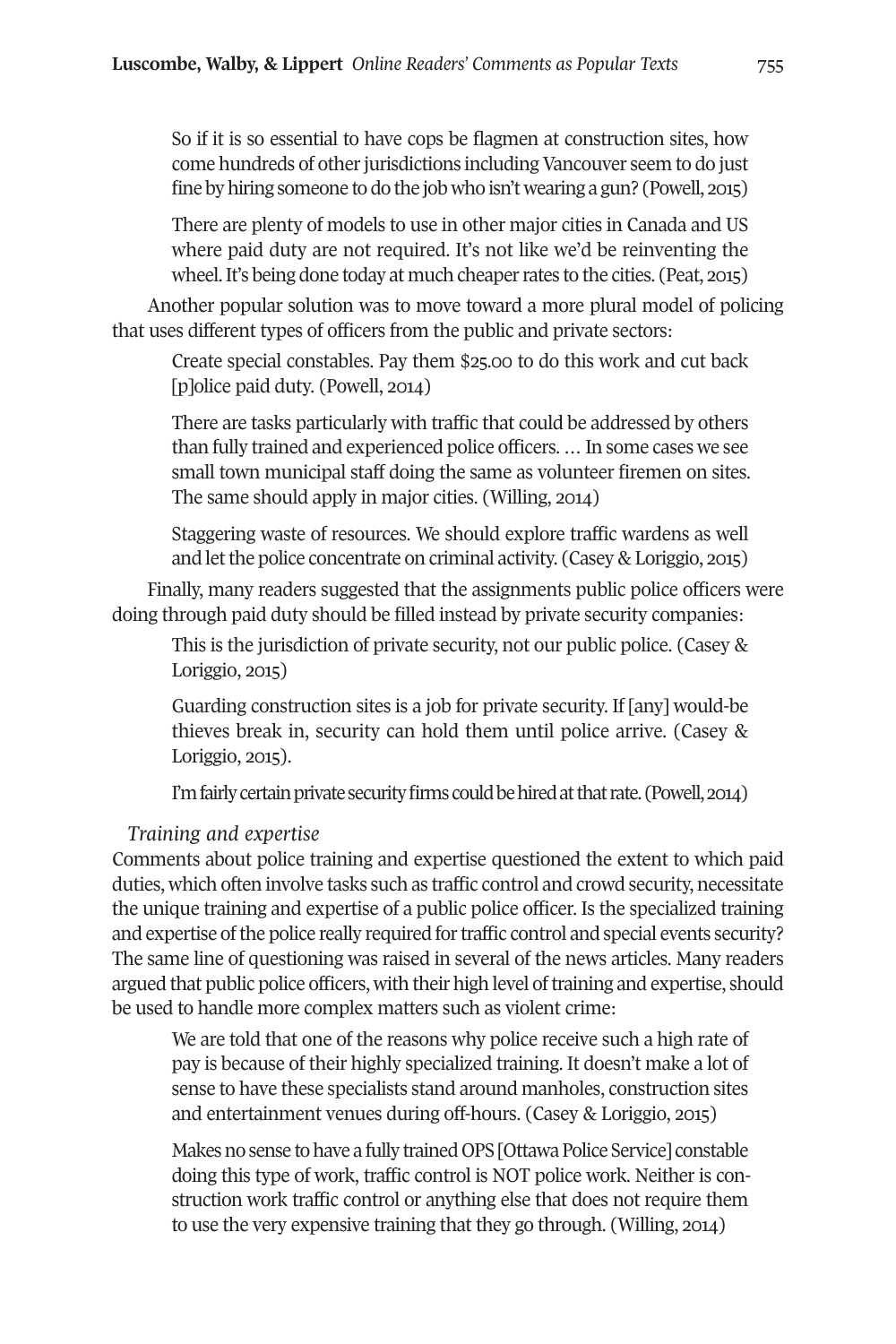They should be out arresting crack dealers and their associates, not making big dollars doing small dollar jobs. (Brazao, 2015)

Those defending the current use of public police officers for paid duty jobs argued that paid duty work is more difficult and complex than many critics understand. Moreover, it is not merely the training and expertise of public police officers required but the legitimacy and symbolic authority that accompanies it:

Only police can do a proper job of directing traffic in an intersection. We have paid duty on construction sites daily and they are the only people that motorists give any sort of respect too [*sic*]. (Bell, 2014)

People OBEY police because they are well trained and they have authority. There are a lot of morons on the road talk[ing] on phones, texting you name it … Police are well trained in case of emergency that a mall cop isn't. (Powell, 2014)

I have hired private security in the past for certain functions and the cost is definitely lower overall. But the guards have no authority and aren't sworn officers. If someone chooses to disregard them, they call the cops! (Peat, 2015)

Readers' comments on police training and expertise also sometimes highlighted a public police officer's right to carry firearms, which distinguished them from private security:

[I]f you have a police officer you know the surrounding public is more likely to be orderly because they carry a gun. (Powell, 2014)

[T]he government has been extremely restrictive about allowing private security guards to carry guns. The best way around it has always been to hire a police officer who is off duty at the time you need them. (Casey & Loriggio, 2015)

## *Corruption*

In more critical readers' comments, paid duty policing, particularly in Toronto where it is mandatory for traffic control, was compared to corruption. Comments about the mandatory use of paid duty officers frequently labelled public police as organized criminals:

What the cops are doing amounts to extortion, organized crime. (Casey & Loriggio, 2015)

The head of the Police Union reminds me of being nothing more than a Godfather of a Crime Syndicate. (Powell, 2014)

Having the municipality tell an event or construction site it has to provide security or traffic direction is one thing, but forcing them to hire off-duty police officers for this is simple extortion. (Bell, 2014)

Another way readers raised concern about the corrupting nature of paid duty was to invoke slippery slope imagery. According to this reasoning, allowing police officers to work for private stakeholders for pay is the beginning of a much larger trend toward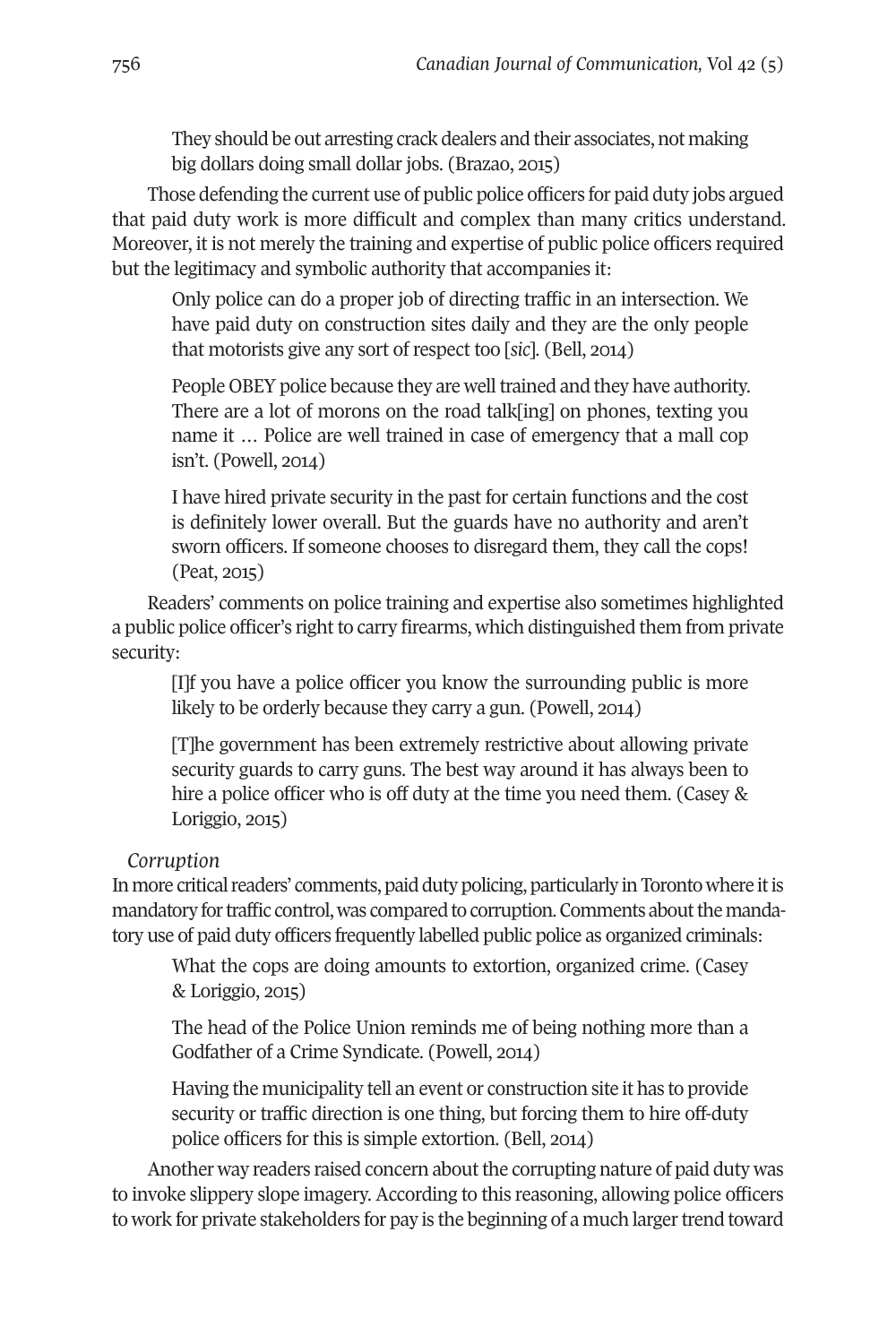the corruption of public police services and other public resources. In the comments section of the CBC article, for example, readers wrote:

"Paid Duty" scam ... Next we will have to hire one to mow the lawn. (Casey & Loriggio, 2015)

Rent-a-politician, rent-a-cop … what's next? Rent-a-judge? (Casey & Loriggio, 2015)

Finally, several readers highlighted uncertainties around the regulation of paid duty users. Could organized crime groups hire paid duty officers for security? How would a public police department know if they were providing paid duty to an illegitimate user?

Can drug dealers hire them? What about bikers? … what about all those "legitimate" businesses that are owned and sometimes operated by organized crime, can they rent a witness—uh, cop, yeah that's what I meant to say … (Casey & Loriggio, 2015)

I remember in Calgary when bars owned by a certain biker gang were employing Calgary Police as guards. The same biker gang that basically rules the hard drug/prostitution [m](#page-18-1)arket in this city with only token resistance from the police. (CBC, 2015)3

*Market competition versus state monopoly*

The theme of free market versus state monopoly emerged in debate about the source of the mandatory requirement for paid duty policing in Toronto. Many readers, some identifying as users of paid duty services, claimed it was the private insurance companies that set the requirement for paid duty officers rather than other forms of security. Others argued that it was simply the state protecting its monopoly on an otherwise free market service:

That's funny, my insurance company specifically told me that a security guard CANNOT do the job that requires paid duty officer. Not basically, definitely. Otherwise my insurance would be void. (CBC, 2015)

To do a construction project the contractor must be properly insured. The insurer dictates the conditions that the contractor must follow … If it involves traffic flow on a roadway, the insurer may require that the site have a uniformed police officer present. That is the call of the insurer. Similarly if you rent a hall for a licensed event, a condition of the rental may be that you must have uniformed police present. (Peat, 2015)

Readers not supportive of a state monopoly on policing services argued for a more open market in which public and private providers compete for business.

They take job from security industry  $=$  they would call us scabs if we did it to them. (Powell, 2014)

Lots of people can and would like to compete for policing work … this would mean better policing at "competitive" prices—not a 1000 pound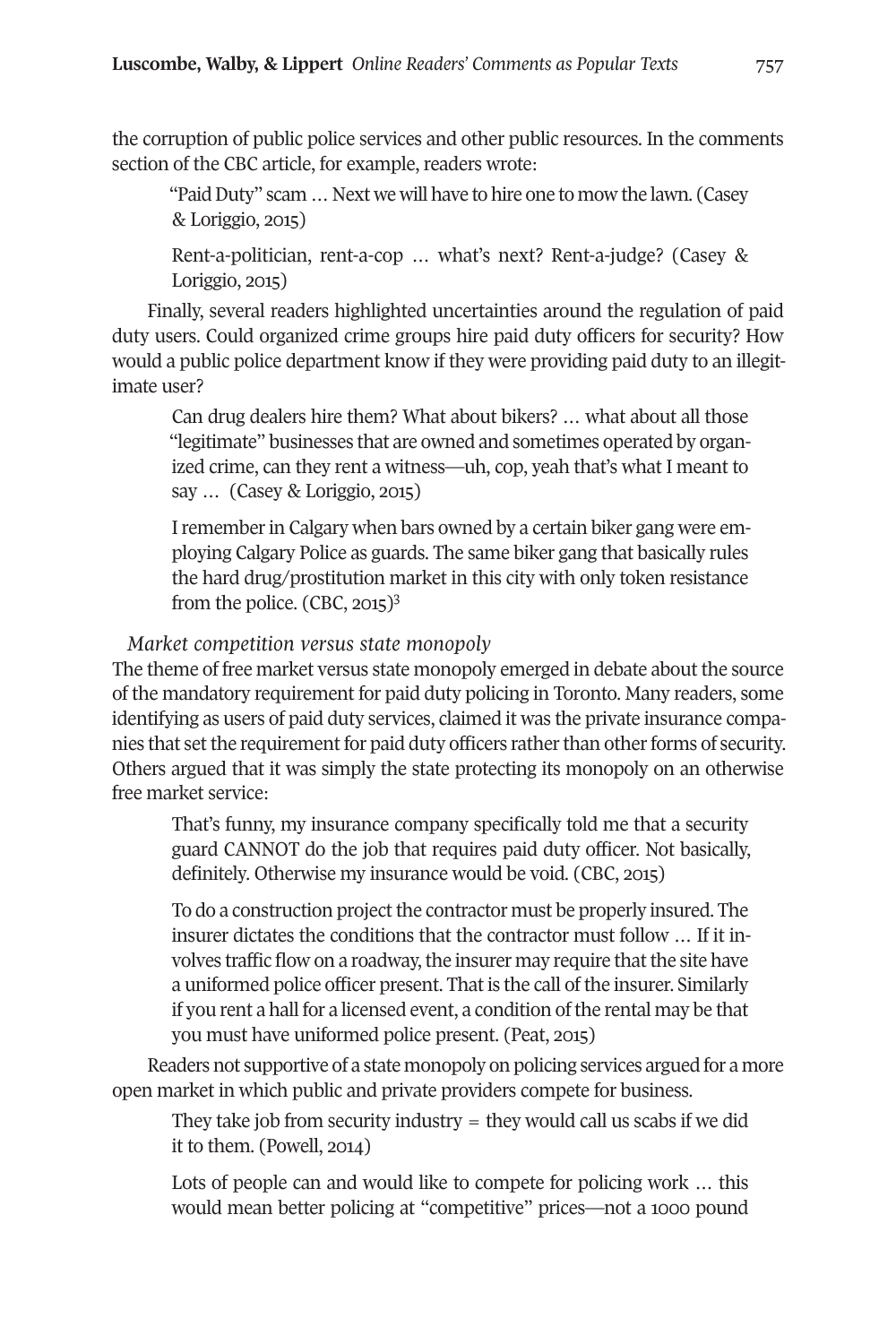bully who has taken your wallet and is deciding what charge they'll leave for you. (Peat, 2015)

#### *Unionism*

When police unionism was discussed in readers' comments, it was mostly to blame police associations for high regular and paid duty wages, and for the continuation of mandatory paid duty policing policies in cities such as Toronto. Most of these comments directly responded to quotations in the new articles from Toronto Police Association's Mike McCormack who defended paid duty policing:

Why do unions protect issues that are patently wrong? Get real McCormack! Hope city councillors have the requisite courage to challenge and change the culture and system. (Powell, 2014)

Police unions are only looking to keep their members "morale up" with extra money for easy, no paper work assignments. (Casey & Loriggio, 2015)

Surprise surprise the union head wants to continue paying his members ridiculous amounts from the public purse. (Powell, 2014)

#### *Reputation*

Comments about reputation suggested paid duty could negatively impact public perception of police. Most of these comments responded to news articles that raised the same issue (in particular the CBC and *Toronto Star*):

McCormack is a fool if he doesn't think reputation doesn't matter. Anyone in Public Service MUST be SEEN to be WORKING at all times when visible and ON DUTY in the eyes of the pub[l]ic they serve. If you're in the back end and only visible to your colleagues, bosses, other paid members of public service you might be able to relax the odd moment but in public it's a big no-no and does impact the image you're trying to create. (Casey & Loriggio, 2015)

These "duties" don't involve any policing whatsoever yet they are paid as if they are doing police work. … This denigrates the reputation of the police and the practice must be stopped. (Casey & Loriggio, 2015)

More commonly, readers' comments about the reputational damage of using paid duty officers for things like traffic control were expressed anecdotally through people's observations, which were mostly negative:

I have NEVER seen an officer at a construction site do anything but stand around, talk to the construction crew, and look into the hole. (Brazao, 2015)

So let me get this straight. Cops sitting in their cars … surfing the net and totally ignoring the fact that traffic needs to be directed is a good thing? (Bell, 2014)

McCormack's argument might be valid IF the paid duty officers actually did something (direct traffic) rather than stand around with their hands in their pocket. (Powell, 2014)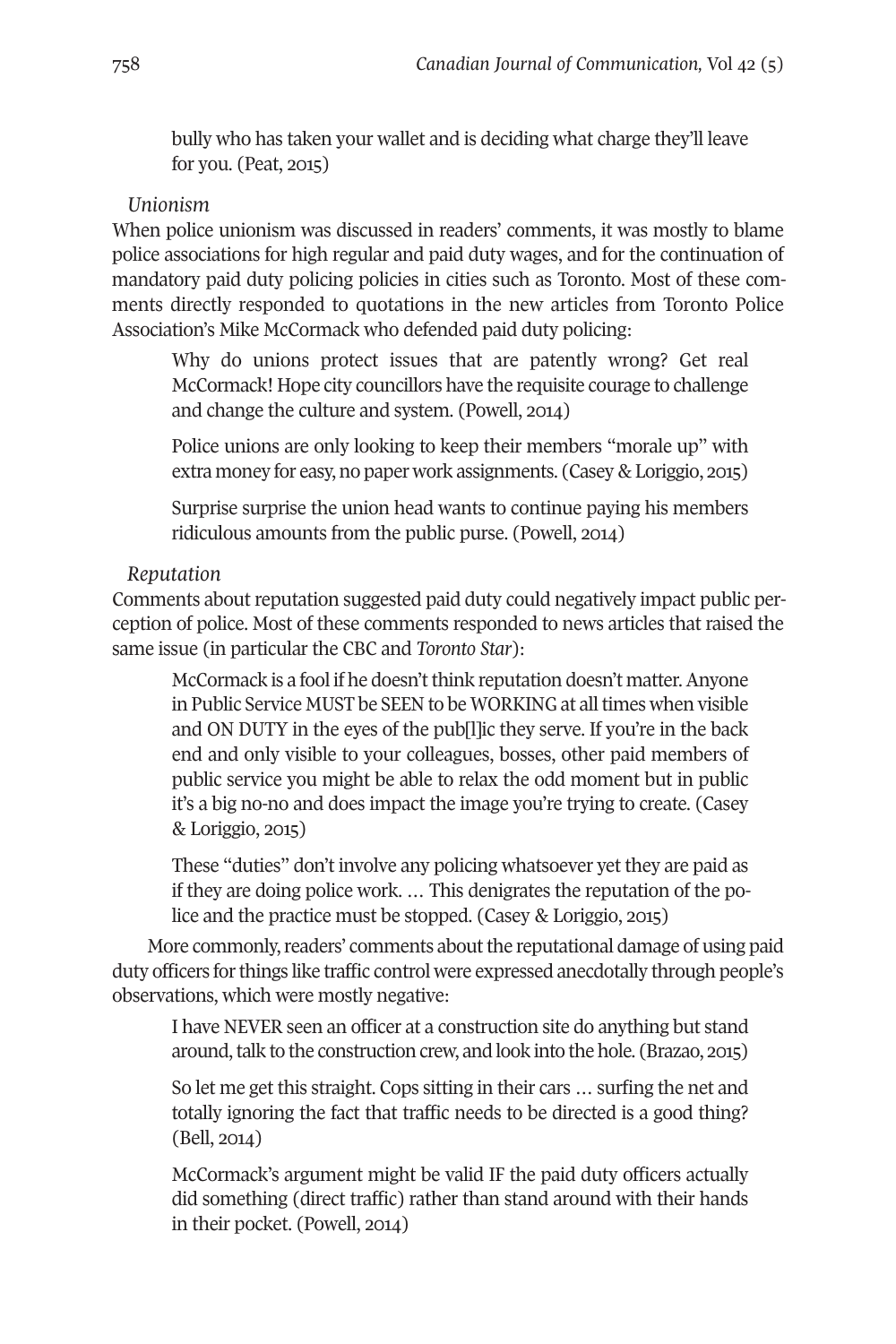#### *Job performance*

The concern that paid duty assignments may overwork police officers, thereby inhibiting their regular duty performance was raised in several comments but never explicitly in the news articles. It was assumed officers needed time to recuperate off duty. By cutting into a police officer's down time, many readers postulated paid duty work was reducing fitness for regular duty:

I've got a problem with it: If an officer is working during his/her down time, how does that affect her/her level of alertness on the job? (Brazao, 2015)

Having officers working a lot of overtime hours on "paid duty" means that when the public need an alert, competent policeman they get a sleep deprived person who has spent his rest time as a rent-a-cop. This leads to traffic accidents, laziness and poor use of force judgements – overuse of tasers, batons and guns by police too tired and grumpy to think of a better way to handle a situation. (Casey & Loriggio, 2015[\)4](#page-18-2)

#### *Institutionalism*

Are the public police fundamentally different from other professions and institutions? Underlying many comments about the disreputable nature of paid duty work and the associated loss of police fairness and impartiality (discussed below) is the notion that the *public* nature of the police renders them unique. The police are trusted to uphold the rule of law and this makes work conducted on behalf of private stakeholders especially problematic. Defenders of paid duty countered that the public nature should not restrict officers from working any more than other professions; it is an officer's right to work extra hours if desired:

So a carpenter cannot work on carpentry jobs after normal working hours either? What is the big difference? (Casey & Loriggio, 2015)

Others can work part time or in additional settings, why can't police officers? It seems to me we are automatically assuming they can't do this work and be impartial. I think [t]hat is wrong. (Casey & Loriggio, 2015)

Give me a break. It's called "overtime." I did it working at McDonalds in my teens, and then again driving a forklift while in university. (Powell, 2014)

One reader likened policing to other professions and public services to underscore the ridiculousness of the high pay rates for paid duty in Toronto:

Imagine that the city regulations required you to hire paid-duty garbage men to clean your yard, and pay them  $4X$  what a private contractor would charge. Imagine you were forced to hire a city accountant to do your taxes and pay 4X the normal professional rate. Imagine you were required to use a city daycare and pay  $4X$  the fees. Why are we required to pay  $4-5$  times the cost of a private security guard to stand around and drink coffee? (Powell, 2015)

*Fairness and impartiality*

The issue of paid duty policing negatively affecting police impartiality arose in several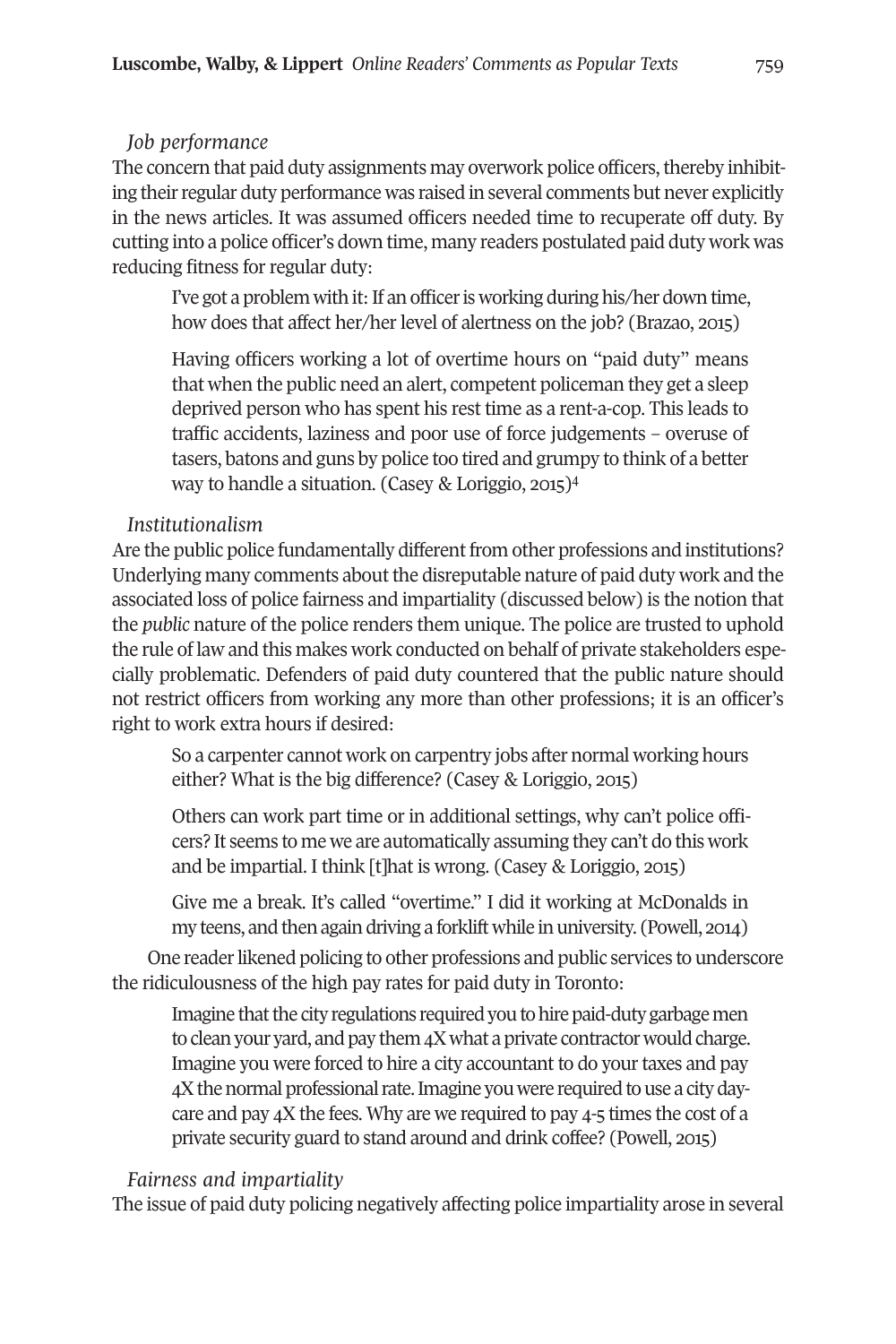comment boards, but mostly in response to the CBC article that had a section titled "questions about impartiality":

Police are there to serve and protect, if Company X is paying their way that is a relationship changer. I'd rather they be completely independent. (Casey & Loriggio, 2015)

What about the cop who does traffic duty for a car wash on Avenue Road and gives customers of that establishment preferential treatment? (Brazao, 2015)

At least one reader saw paid duty work as enabling police officers to retain their claim to impartiality by avoiding conflicts of interest because paid duty jobs are tracked and controlled more than other off-duty jobs police officers could work:

We do not want cops working on extra jobs because it may cause conflict of interest so O/T or paid duty is OK. (Peat, 2015)

Paid duty, according to this view, is deemed superior to letting police officers work any side job without official departmental oversight. Another reader compared public police and private guards by suggesting the former was much less likely to side with private interest when doing traffic control and other security type work due to this oversight:

A police officer is vastly less likely to side uncritically with a retail employer than a private guard; he won't do anything that might cost him his badge. (Casey & Loriggio, 2015)

# *Increased presence*

Finally, some readers defended paid duty by observing that simply having a police officer on the streets during a paid duty assignment and ready to respond to incidents and emergencies was superior to the alternatives.

So What? … In turn we get off duty cops, stationed on street corners, paid for by private dollars. Paid duty officers are still required by law to respond to crimes they may see or that are reported to them. (Peat, 2015)

Police are "working for the people" when doing paid duties, they are ensuring safety for the public and the workers for the company that hired them. They also have the responsibility to ensure rules are followed according to the work permits and can, and have, shut unsafe sites down. As far as leaving their weapons at the station, well, that's pretty ignorant. Because, if something ever happened out on the street to you, or your loved one, that unarmed paid duty officer wouldn't be much use to you, would he? (Powell, 2014)

The upside to having off duty police is that if something happens that requires a police presence (like assault or a vehicle crash) rather than something that can be handled just by a security guard. (Casey & Loriggio, 2015)

# **Popular texts, layers of interactivity, and comment pathways**

Our findings make an empirical contribution to communications literature by showing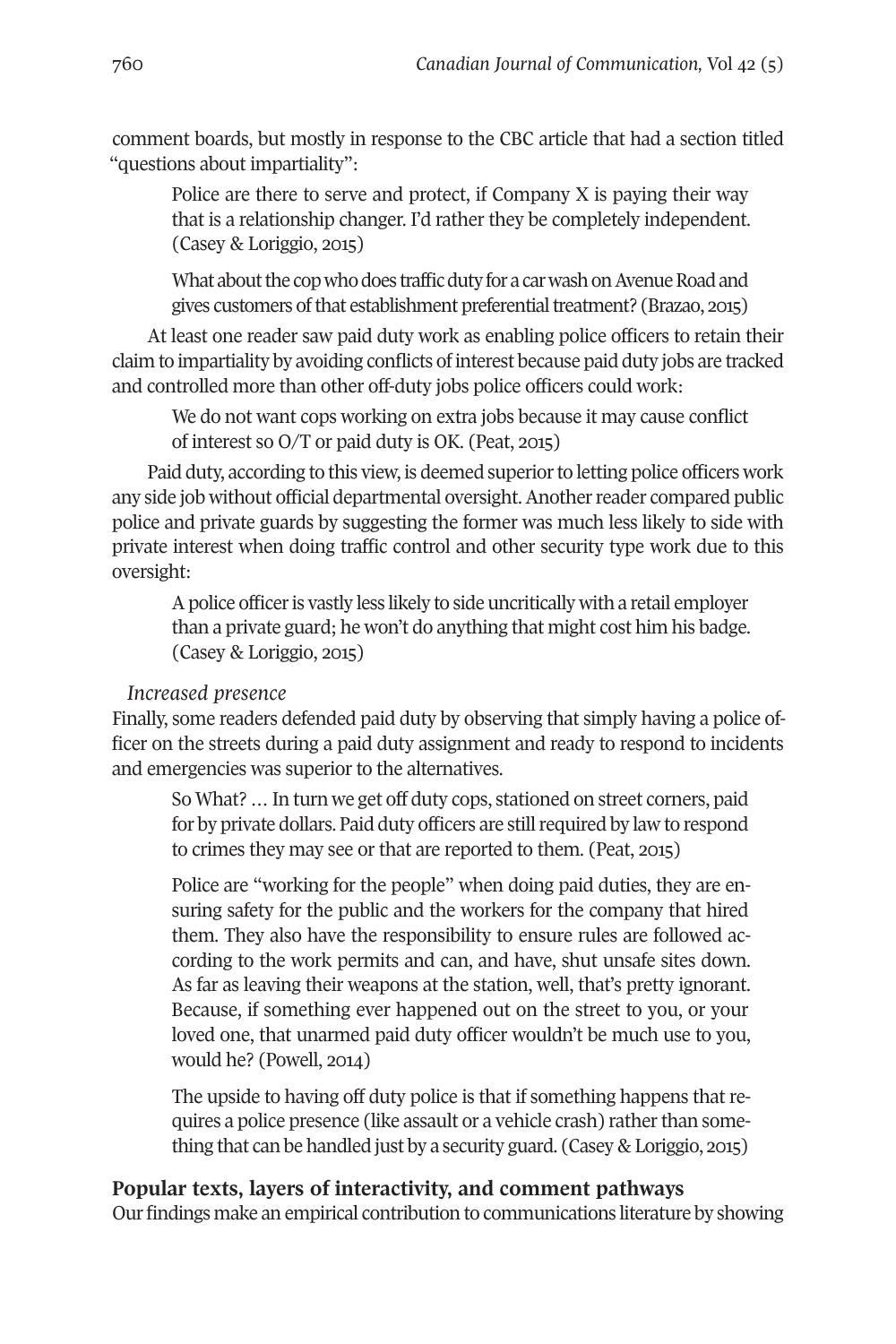that readers' comments on paid duty in Canada predominantly frame the issue as officers' pay, both for off-duty and on-duty work. This is significant because otherissues, such as officer fatigue, or collusion with local businesses and corruption, are arguably more important (see Punch, 2009). There are several possible reasons why readers' comments focused on pay rather than police impartiality and reputation. One explanation concerns the framing of the news articles. The articles we analyzed on paid duty policing were steeped in rhetoric about costs and pay, which we categorized as "economics." Framing ofthe news articles likely structured the debates, which unfolded in the readers' comments boards. Had the news articles raised the argumentthat paid duty negatively affects police officer rest and alertness on the jo[b,](#page-18-3) it is possible a greater number of readers' comments would have mirrored that issue. <sup>5</sup> In this sense, there is interactivity between the story and the online comments.

If framing the original story is significant for the content of the media comments, it raises questions about whether online comment sections for news stories can be counter-publics (Toepfl & Piwoni, 2015), an idea that assumes such comments are generally critical and run contrary to the framing in the original news story. Indeed, the comments may simply show the persuasive influence of the news stories more broadly. Though we assigned officer pay and taxes to an "economics" theme, and some economic critiques of paid duty in the comments were relatively sophisticated, it is stillremarkable how impoverished most commentators' notions of economics was by their limited focus on pay and taxes (see also Willmott, 2017). Thus, there was no consideration of why paid duty for public police became an issue in Canada's most affluent city, Toronto, where it has been in place for more than 50 years (Lippert & Walby, 2014), and how attention to it in news stories might simply be part and parcel of the relentless delegitimizing assault on the quality and value of public services in Canada that commenced in the 1980s—to the benefit of economic actors. The idea of counter-publics may lose some of its cogency as the public/private distinction is eroded by the emergence of information communication technologies and social media (Ford, 2011), which allow private thoughts and urges to be broadcast among various publics.

The above analysis also makes an empirical contribution to the limited criminological literature about paid duty policing. It does so by revealing the complexity of public opinions about paid duty in several Canadian cities that, while preoccupied with costs and pay, also raise troubling questions about issues including the rule of law, workers' rights (to unionize and be unrestricted from selling their labour), and the public/private divide that, at least discursively, largely defines liberal democratic rule in Canada.

By framing readers' comments as popular texts rather than counter-publics this article makes a conceptual contribution. Conceptualizing readers' comments as popular texts does not strip them of potential to disrupt hegemonic news representation. Popular texts can still unsettle the status quo. Rather, the point is that conceptualizing readers' comments in counter-public terms overlooks the extent to which many comments mimic a news article's dominant framing. The article's delimiting effect on the framing and content of readers' comments constitutes one form of interactivity between article and comment. Moreover, a large portion of comments were not coherent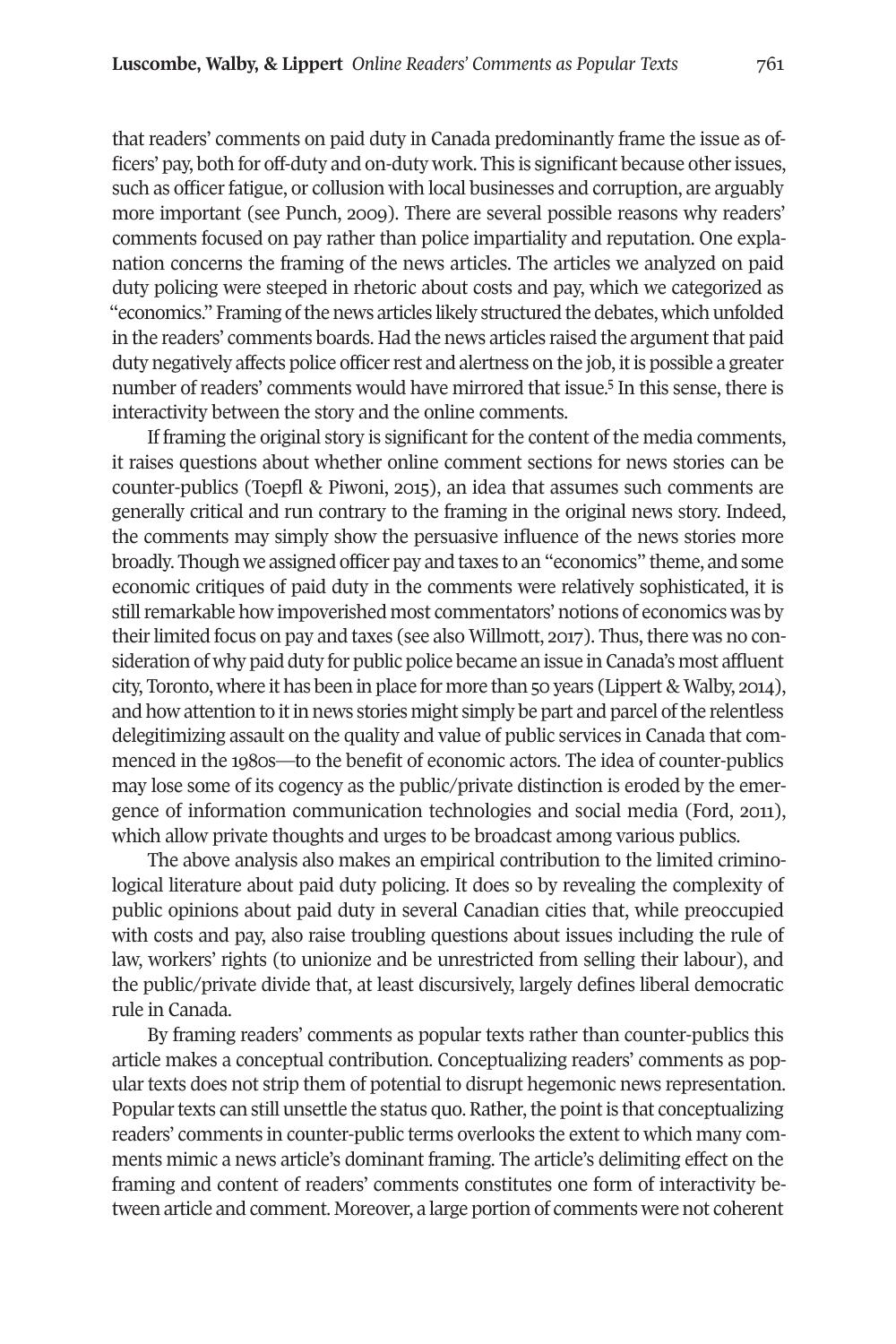opinions of paid duty, but short statements of agreement or disagreement that often defied traditional language norms. From comments such as "LOL" (laughter), "but did u really …" (statement of disbelief), or "good one" (sarcasm), many readers' comments in the boards befitted popular texts described by Fiske (1987). As new comments were introduced to the board, they were either ignored and disengaged, or replied to by various readers. Replies ranged from reasoned counter-opinions,to questions and statements of disbelief, to hateful slanders and personal attacks seeking to penetrate anonymity (e.g., "I bet you work a minimum wage job don't you…"). Comments in this sense could often be clustered into longer, albeit ephemeral, pathways of statements and counterstatements that mirrored everyday conversation. These pathways of readers' comments were marked by continuous change in subject, misunderstandings, and tangents with which other readers were keen to engage. The organization of comments into fragmented, ephemeral, and semi-autonomous pathways evinces another layer of interactivity between comments. The article explores these two layers of interactivity between article-comment and comment-comment. However, its claim about readers' comments as producerly texts does not fully explain why people contribute to online forums. Nina Springer, Ines Engelmann, and Christian Pfaffinger (2015) claim people leave such comments in a cycle of gratifications sought and obtained. The interactivity between comments certainly exhibits a kind of terse contest of gratification and validation.

Finally, the limits of the study should be noted. First, these stories may look atypical if compared to news stories from other jurisdictions, such as the United States, where popular understandings of the appropriateness of state "monopolies" of public services (e.g., healthcare), the comparatively lower salaries of police officers, and even the sanctity of the rule of law in relation to government are factors known to differ from those in Canada. Future research should compare not only similarities and differences between different news sources, but also news sources in different countries. Second, given the focus on online comment sections for news stories, this article's approach did not capture other popular texts, such as blogs or websites, which might also serve as future data sources ripe for communications research. Third, as news sources abandon anonymity or strengthen the moderator's role, these changes may alter the production of such texts. Future research on online comment sections for news stories should continue to examine interactivity, but also the producerly dimension of these popular texts. Lastly, more research is needed to further validate or challenge the interactive relationship between the framing of the news article and readers' comments documented here.

#### **Notes**

<span id="page-17-0"></span>1. We do not distinguish these as *anonymous* online comments sections, since some readers chose to use what may be their real names (sometimes with pictures of themselves). Also, the content of readers' comments could reveal much about readers' identity and lives (what province or city they lived in, their place of employment, etc.), raising questions about the meaning of "anonymity" in this context. The online comment sections we analyzed were not anonymous by design; readers could reveal their identities if they chose to, although most did not. While anonymity is an important factor in examining online comments sections, it is not our primary concern in this article.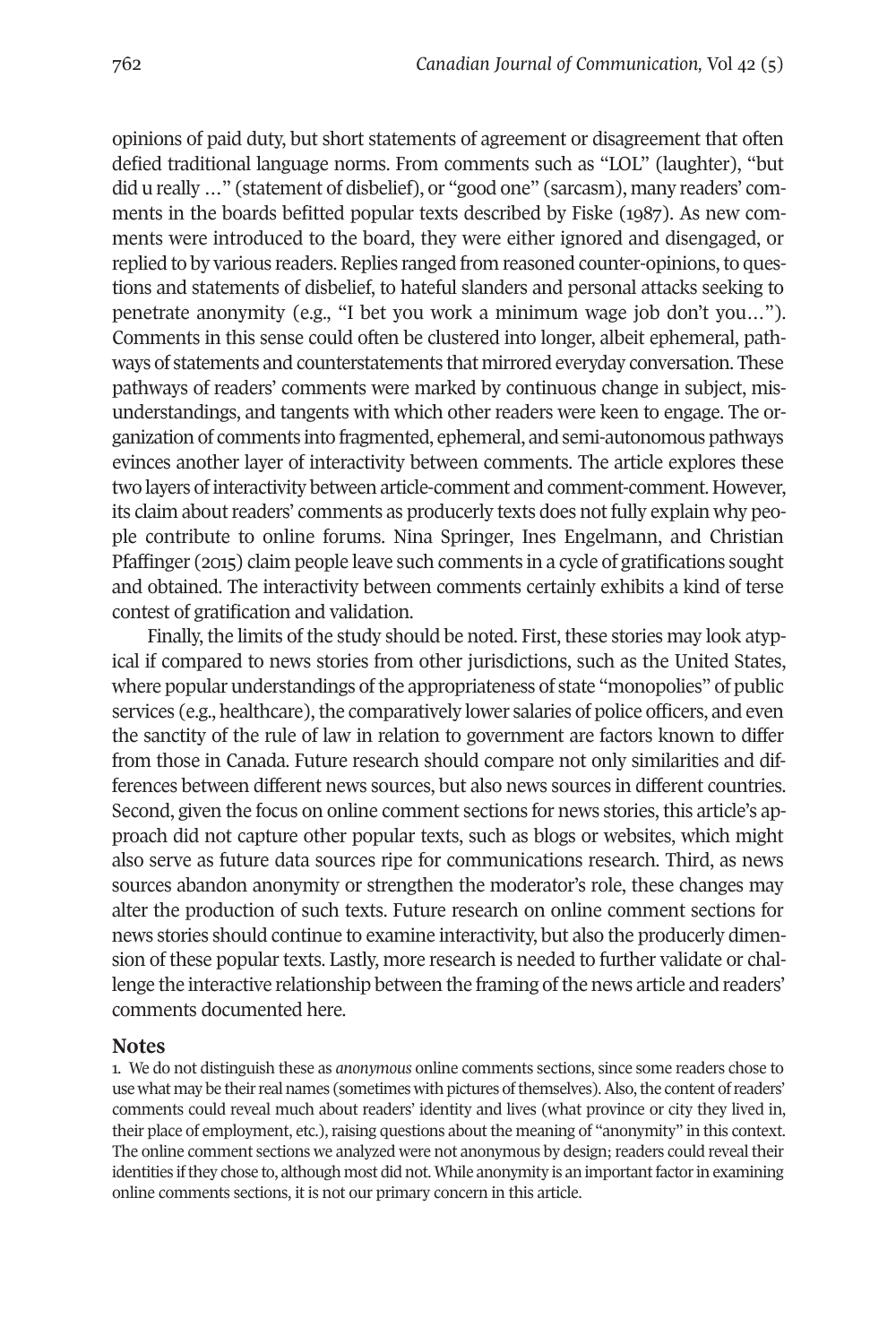2. The study of public opinions as popular texts deals with the form and diversity of opinions in situated fora, and therefore does not represent "public opinion" in a traditional sense (e.g., of a nation).

<span id="page-18-2"></span><span id="page-18-1"></span><span id="page-18-0"></span>3. An article by Bolan (2008) in the *Vancouver Sun* was about precisely this problem of paid duty police officers mingling with organized criminals. The focus ofreaders' comments was more on Bolan's alleged racism than the issue of police corruption.

4. Even though not explicitly raised in the news articles, in part showcasing the potential of readers' comments to raise new themes of their own, we note that the theme did implicitly surface in the *Toronto Sun* article in which most of the job performance comments were found. This occurred in the article's discussion of the Toronto Police Service constable that earned more than \$244,000 through regular and paid duty work. The article quoted the Toronto Police Association president saying: "the guy must have no life if he's working that many hours" (Peat, 2015).

<span id="page-18-3"></span>5. However, this is at least partially contradicted by the fact that even in those articles that highlighted themes unrelated to pay (e.g., impartiality in the CBC article), discussions about pay still dominated.

#### **References**

- Altheide, David, & Schneider, Christopher J. (2013). *Qualitative media analysis,* (2nd edition). Los Angeles, CA: Sage.
- Ayling, Julie. (2014). Trading in security: Issues in the commodification of public security. In M. Gill (Ed)., *Handbook of security* (2nd edition) (pp. 936-958). London, UK: Palgrave.
- Ayling, Julie, & Shearing, Clifford. (2008). Taking care of business: Public police as commercial security vendors. *Criminology and Criminal Justice*, *8*(1), 27–50.
- Barnhurst, Kevin, & Nerone, John. (2001). *The form of news: A history*. New York, NY: Guilford Press.
- Bell, Danielle. (2014). Ottawa cops rack up paid duty fees. *Ottawa Sun*. URL: [http://www.ottawasun](http://www.ottawasun.com/2014/09/02/ottawa-cops-rack-up-paid-duty-fees) [.com/2014/09/02/ottawa-cops-rack-up-paid-duty-fees](http://www.ottawasun.com/2014/09/02/ottawa-cops-rack-up-paid-duty-fees) [November 10, 2015].
- Boczkowski, Pablo, & Mitchelstein, Eugenia. (2012). How users take advantage of different forms of interactivity on online news sites. *Human Communication Research*, *38*(1), 1–22.
- Bolan, Kim. (2008). Should police moonlight? *Vancouver Sun*. URL: [http://blogs.vancouversun.com](http://blogs.vancouversun.com/2008/09/06/should-police-moonlight/) [/2008/09/06/should-police-moonlight/](http://blogs.vancouversun.com/2008/09/06/should-police-moonlight/) [November 20, 2015].
- Brazao, Dale. (2014). Paid duty policing's "outrageous" costs slammed by critics. *Toronto Star.* URL: [http://www.thestar.com/news/city\\_hall/2014/05/11/paidduty\\_policings\\_outrageous\\_costs](http://www.thestar.com/news/city_hall/2014/05/11/paidduty_policings_outrageous_costs_slammed_by_critics.html) [\\_slammed\\_by\\_critics.html](http://www.thestar.com/news/city_hall/2014/05/11/paidduty_policings_outrageous_costs_slammed_by_critics.html) [November 10, 2015].
- Cammaerts, Bart. (2009). Radical pluralism and free speech in online public space. *International Journal of Cultural Studies*, *12*(6), 555–575.
- Canter, Lily. (2013). The misconception of online comment threads: Content and control on local newspaper websites. *Journalism Practice*, *7*(5), 604–619.
- Casey, Liam, & Loriggio, Paola. (2015). Critics want to see changes to "rent-a-cop" programs in Canadian cities. Canadian Broadcasting Corporation. URL: [http://www.cbc.ca/news/canada](http://www.cbc.ca/news/canada/toronto/critics-want-to-see-changes-to-rent-a-cop-programs-in-canadian-cities-1.3077503) [/toronto/critics-want-to-see-changes-to-rent-a-cop-programs-in-canadian-cities-1.3077503](http://www.cbc.ca/news/canada/toronto/critics-want-to-see-changes-to-rent-a-cop-programs-in-canadian-cities-1.3077503) [January 31, 2017]
- Conlin, Lindsay, & Roberts, Chris. (2016). Presence of online reader comments lower news site credibility. *Newspaper Research Journal*, *37*(4), 365–376.
- Cunningham, William, & Taylor, Todd. (1985). *The Hallcrest report: Private security and police in America*. Portland, OR: Chancellor Press.
- Dahlberg, Lincoln. (2011). Re-constructing digital democracy: An outline of four "positions." *New Media & Society*, *13*(6), 855–872.
- Fiske, John. (1989). *Understanding popular culture*. Boston, MA: Unwin Hyman.
- Ford, Sarah. (2011). Reconceptualizing the public/private distinction in the age of information technology. *Information, Communication & Society*, *14*(4), 550–567.
- Gans, Jeremy. (2000). Privately paid public policing: Law and practice. *Policing and Society*, *10*(2), 183–206.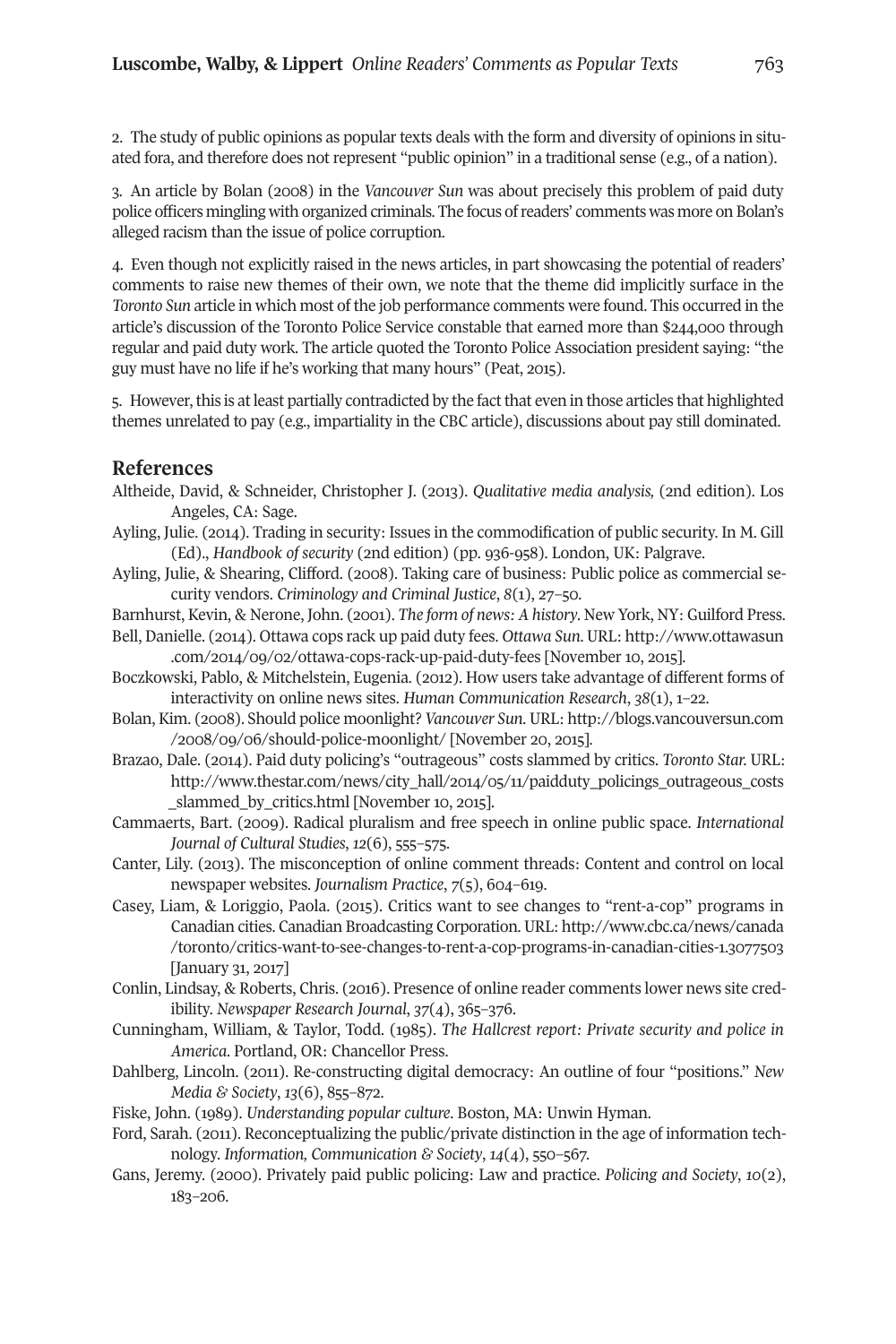- Graham, Todd, & Wright, Sarah. (2015). A tale of two stories from "below the line": Comments fields at the *Guardian*. *International Journal of Press/Politics*, *20*(3), 317–338.
- Grant, Michael G. (1977). Relationship of moonlighting to job dissatisfaction in police officers. *Journal of Police Science and Administration*, *5*(2), 193–196.
- Greenberg, Joshua. (2000). Opinion discourse and Canadian newspapers: The case of the Chinese "boat people." *Canadian Journal of Communication*, *25*(4), 517–537.
- Habermas, Jurgen. (1991). *The structural transformation of the public sphere: An inquiry into a category of bourgeois society*. Cambridge, MA: MIT Press.
- Houpt, Simon. (2015, November 30). CBC suspends online comments on indigenous stories. *Globe and Mail*. URL: [http://www.theglobeandmail.com/arts/cbc-suspends-online-comments](http://www.theglobeandmail.com/arts/cbc-suspends-online-comments-on-indigenous-stories/article27531757/)[on-indigenous-stories/article27531757/](http://www.theglobeandmail.com/arts/cbc-suspends-online-comments-on-indigenous-stories/article27531757/) [January 31, 2017]
- Jenks, David. (2009). Police corruption or police productivity? Officers perceptions of moonlighting in U.S. agencies. *Critical Issues in Justice and Politics*, *2*(2), 87–104.
- Katz, James E., & Rice, Ronald E. (2002). *Social consequences of internet use: Access, involvement, and interaction*. Cambridge, MA: MIT Press.
- Lee, Benjamin. (1992). Textuality, mediation, and public discourse. In Craig Calhoun (Ed.), *Habermas and the public sphere* (pp. 175–176). Cambridge, MA: MIT Press.
- Lippert, Randy, & Walby, Kevin. (2013). Police moonlighting revisited: Pay duty in three Canadian police services. *Policing*, *7*(4), 370–378.
- Lippert, Randy, & Walby, Kevin. (2014). Marketization, knowledge work and visibility in 'users-pay' policing in Canada. *British Journal of Criminology*, *54*(2), 260–280.
- Lippert, Randy, Walby, Kevin, & Taylor, Palmer. (2016). Security networks, capital exchanges, and user pays policing. *Criminology, Criminal Justice, Law and Society*, *17*(2), 18–33.
- Loke, Jamie. (2012). Public expressions of private sentiments: Unveiling the pulse ofracial tolerance through online news readers' comments. *Howard Journal of Communications*, *23*(3), 235–252.
- Lombard, Matthew, Snyder-Duch, Jennifer, & Campanella Bracken, Cheryl. (2002). Content analysis in mass communication: Assessment and reporting of intercoder reliability. *Human Communication Research*, *28*(4), 587–604.
- Margolis, Michael, & Resnick, David. (2000). *Politics as usual: The cyberspace "revolution."* London, UK: Sage.
- McCluskey, Michael, & Hmielowski, Jay. (2011). Opinion expression during social conflict: Comparing online reader comments and letters to the editor. *Journalism*, *13*(3), 303–319.
- Meltzer, Kimberly. (2015). Journalistic concern about uncivil political talk in digital news media: Responsibility, credibility, and academic influence. *International Journal of Press/Politics*, *20*(1), 85–107.
- Nielsen, Carolyn. (2014). Are anonymous online comments on newspaper websites shaping news content? *New Media & Society*, *16*(3), 470–487.
- Peat, Don. (2015). Paid duty puts more than half of cops over \$100Gs. *Toronto Sun*. URL: [http://www](http://www.torontosun.com/2015/03/16/sunshine-list-toronto-polices-top-earners) [.torontosun.com/2015/03/16/sunshine-list-toronto-polices-top-earners](http://www.torontosun.com/2015/03/16/sunshine-list-toronto-polices-top-earners) [November11, 2015].
- Powell, Betsy. (2014). Cops best suited for paid-duty work, says union leader. *Toronto Star*. URL: [http://www.thestar.com/news/city\\_hall/2014/05/14/cops\\_best\\_suited\\_for\\_paidduty\\_work](http://www.thestar.com/news/city_hall/2014/05/14/cops_best_suited_for_paidduty_work_says_union_leader.html) [\\_says\\_union\\_leader.html](http://www.thestar.com/news/city_hall/2014/05/14/cops_best_suited_for_paidduty_work_says_union_leader.html) [October 29, 2015].
- Powell, Betsy. (2015). Eight things to know about police paid duty: Off-duty Toronto officers can fatten their pay packet considerably with side jobs. Here's how it works. *Toronto Star*. URL: [http://www.thestar.com/news/city\\_hall/2015/03/17/eight-things-to-know-about-police](http://www.thestar.com/news/city_hall/2015/03/17/eight-things-to-know-about-police-paid-duty.html) [-paid-duty.html](http://www.thestar.com/news/city_hall/2015/03/17/eight-things-to-know-about-police-paid-duty.html) [November 9, 2015].
- Punch, Maurice. (2009). *Police corruption: Deviance, accountability and reform in policing*. Devon, UK: Willan Publishing.
- Reader, Bill. (2012). Free press vs. free speech? The rhetoric of "civility" in regard to anonymous online comments. *Journalism & Mass Communication Quarterly*, *89*(3), 495–513.
- Reiss, Albert. (1988). *Private employment of public police.* Washington, DC: U.S. National Institute of Justice.